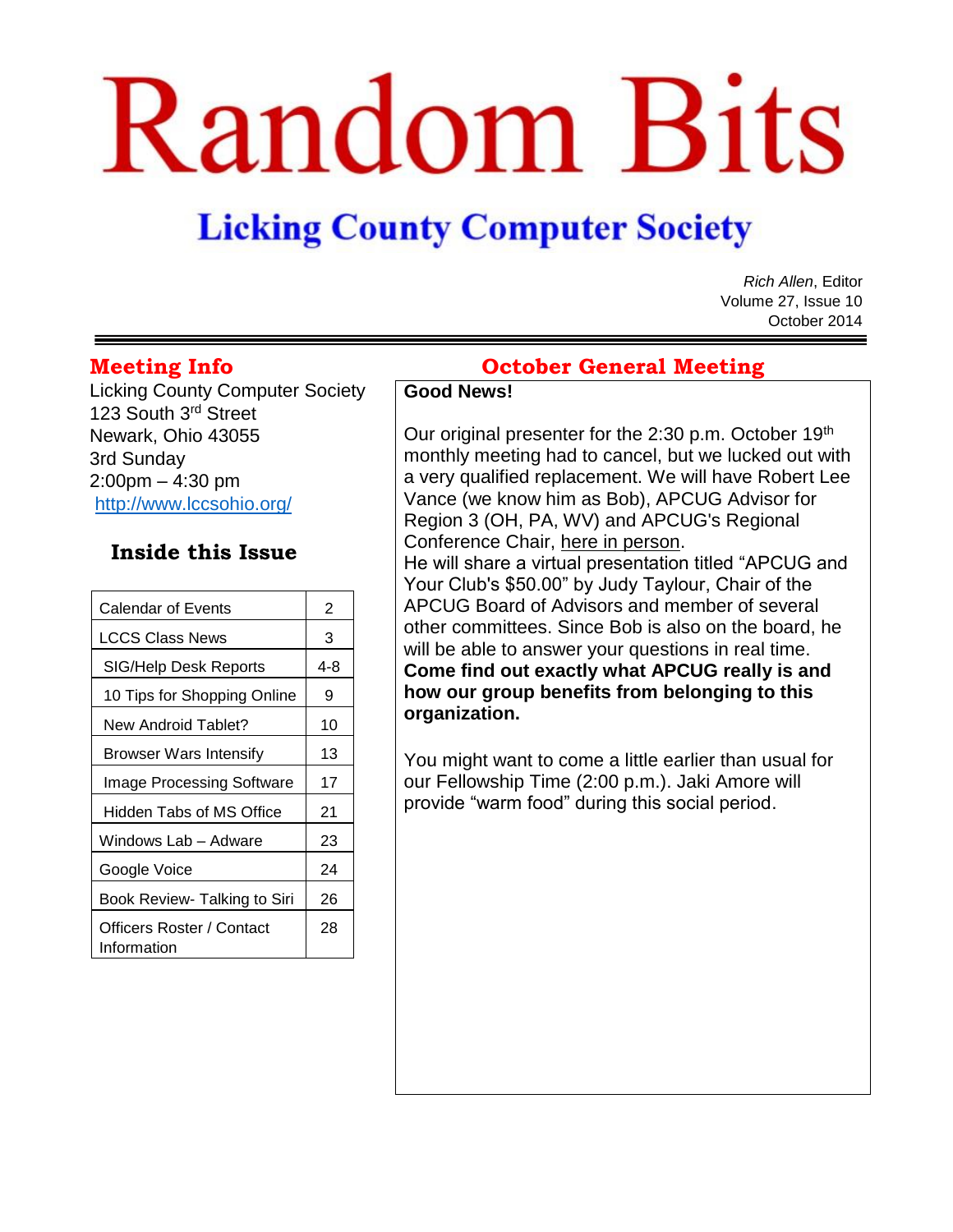# **October Calendar of Events**

- 3 rd, Fall Recycle Event, 9:00 a.m. -4:00 p.m.
- 4 th, Fall Recycle Event, 9:00 a.m. -4:00 p.m.
- 4 th, First Saturday: *Repair SIG/Help Desk* 1:00 p.m. canceled due to Recycle Event
- 7 th, First Tuesday: *Repair SIG/Help Desk* 7:00-9:00 p.m.
- 10th, Second Friday: *Windows Help Me/Show Me* 9:00-11:15 a.m.
- 10th, Second Friday: *Linux SIG/Help Desk* 1:00-4:00 p.m.
- 14th, Second Tuesday: *Digital Image SIG/Help Desk* 7:00-9:00 p.m.
- 18th, Third Saturday: *Repair SIG/Help Desk* 1:00-4:00 p.m.
- 19th, Third Sunday: *General Meeting and Program* 2:00-4:30 p.m.
- 21st, Third Tuesday: *iPad SIG/Help Desk* 7:00-9:00 p.m.
- 24th, Fourth Friday: *Linux SIG/Help Desk* 1:00-4:00 p.m.

#### **Upcoming Events / Announcements**

The iPad Help Desk will meet again on the third Tuesday of this month (October 21<sup>st</sup>) 7-9PM. Anyone with a question or problem with their tablet is encouraged to attend. Beginners are welcome and experienced users are encouraged to attend and share. YOU MAY EVEN LEARN SOMETHING NEW.

#### **For the most up to date information on events click on the link below.**

[https://www.google.com/calendar/embed?src=0uroppicsshfku561ujq4gl65g@group.calendar.g](https://www.google.com/calendar/embed?src=0uroppicsshfku561ujq4gl65g@group.calendar.google.com&ctz=America/New_York) [oogle.com&ctz=America/New\\_York](https://www.google.com/calendar/embed?src=0uroppicsshfku561ujq4gl65g@group.calendar.google.com&ctz=America/New_York)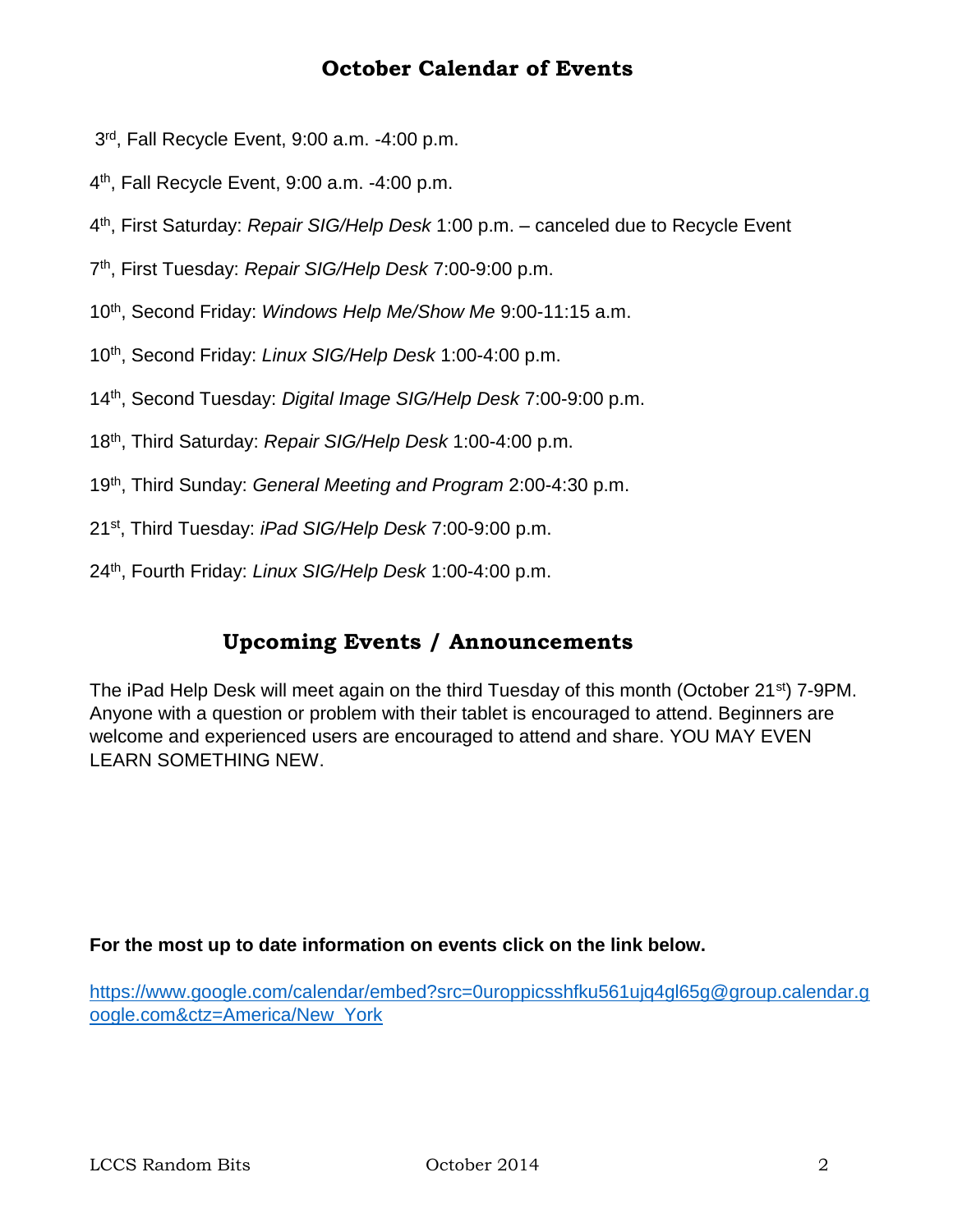# **October Class Schedule**

Beginning October 6, 2014 – Monday & Wednesday, 9:00 – 11:00 am "Beyond the Basics: What's Next?" for both Windows 7 and Windows 8 users wanting to learn more about using computers.

Beginning October 6, 2014 – Monday & Wednesday, 3:00 – 5:00 pm "Beyond the Basics: What's Next?" for both Windows 7 and Windows 8 users wanting to learn more about using computers.

Beginning October 6, 2014 – Monday & Wednesday, 6:00 – 8:00 pm "Using Facebook and Twitter," for people interested in learning how to use these new Internet communication tools.

Beginning October 7th and meeting on Tuesday and Thursdays - 9:00-11:00 am "Communicating with E-mail", for those that really what to know how to make full use of this means of communicating, including: dealing with unwanted messages, creating/using contacts or address books, sending/receiving attachments, and sending out group mailings.

Beginning October 7<sup>th</sup> and meeting on Tuesday and Thursdays - 3:00-5:00 pm "Taking" Command of the Command Line in Linux," for those that want to learn more about the power of computing with Linux.

\*\*\*We are taking a survey as to how many people might be interested in taking a "Buying and Selling on E-bay" class. If you are interested, please contact us by sending an email to: Teaching Program @ [lccs.freejohn@gmail.com.](mailto:lccs.freejohn@gmail.com)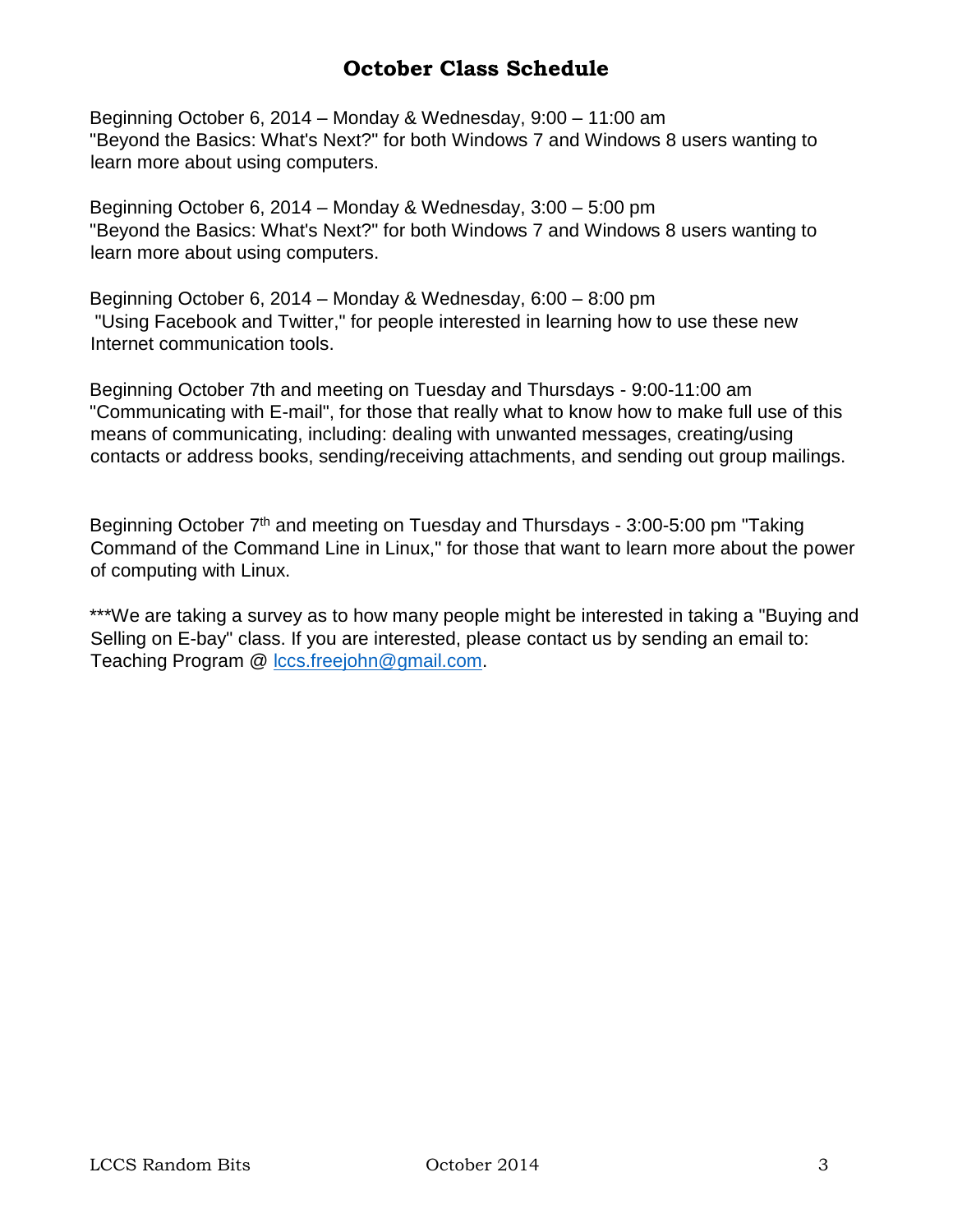#### **Repair SIG/Help Desk**

Meets on:

First Saturday @ 1:00 p.m.

First Tuesday @ 7 p.m.

This is where you'll find out some of the repairs our team has done on member's computers, trying to fix them or do some sort of update/upgrade.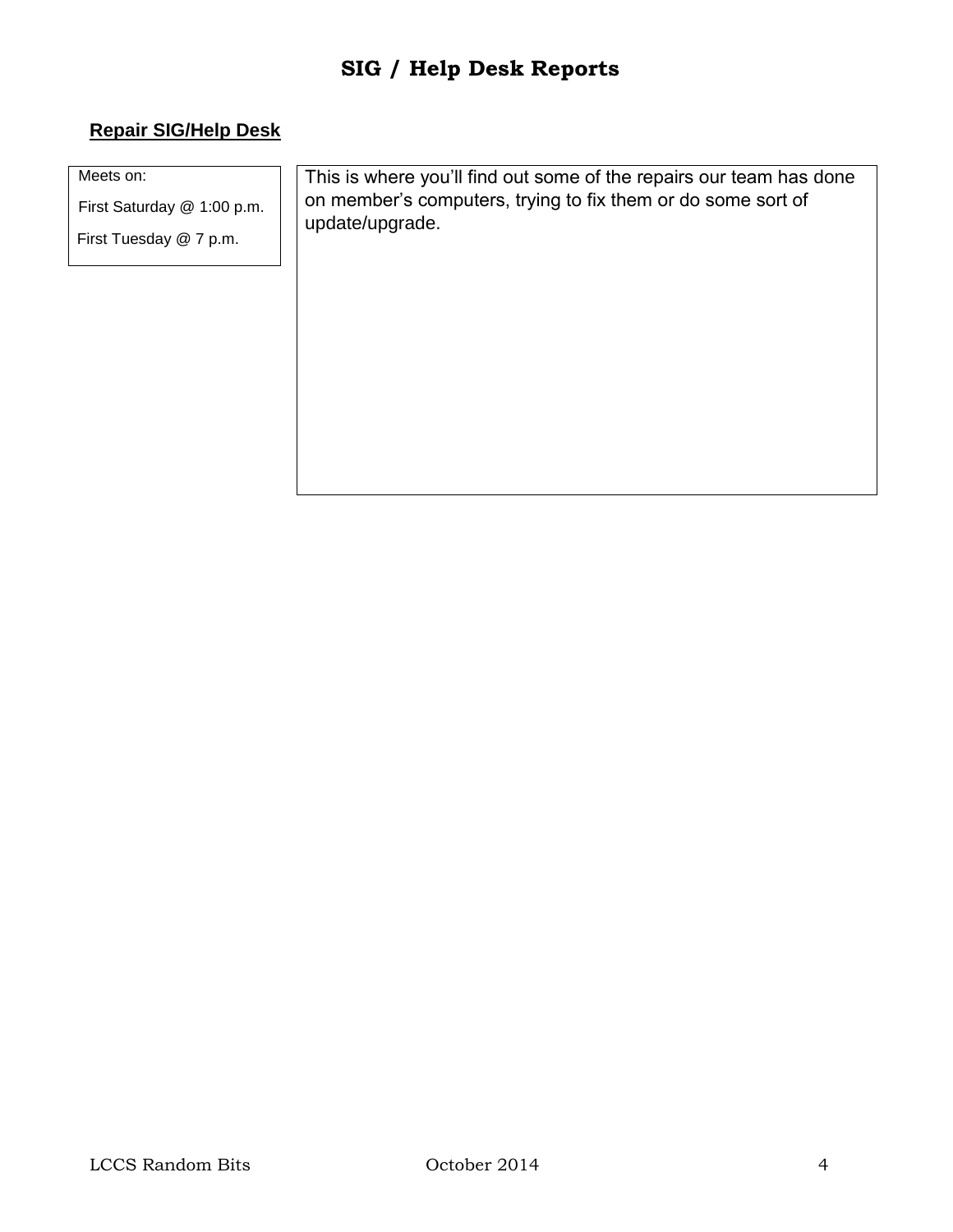#### **Windows Help Me/Show Me**

Meets on:

2<sup>nd</sup> Friday @ 9:00 a.m.

Here's something for the "Windows" Help Desk section:

The turn out for the Help Me/Show Me sessions have not been large, but there have been a number of people get the help then needed. A lot of the help is needed for users of the new Windows 8 operating system. Some of it works the same as in Windows 7, but in a slightly different manner. We had one user that needed help with getting their new Windows 8 mail program configured. They wanted to know how to get the program to check a couple of different e-mail addresses for mail so you didn't have to go out to each one individually. Another person was needing help in checking to make sure they had all their Windows users set up correctly with the right user type and passwords set.

We had one person that was having trouble accessing their Windstream e-mail and sending messages. But we ran into problems when they couldn't get any message to open in the web version of Windstream. The could get logged in, but got an error message when they tried to open it. We didn't know whether the problem was with their system or with Windstream. We needed another Windstream user to see if they could login and open messages, but to our misfortune, no Windstream user came in that morning.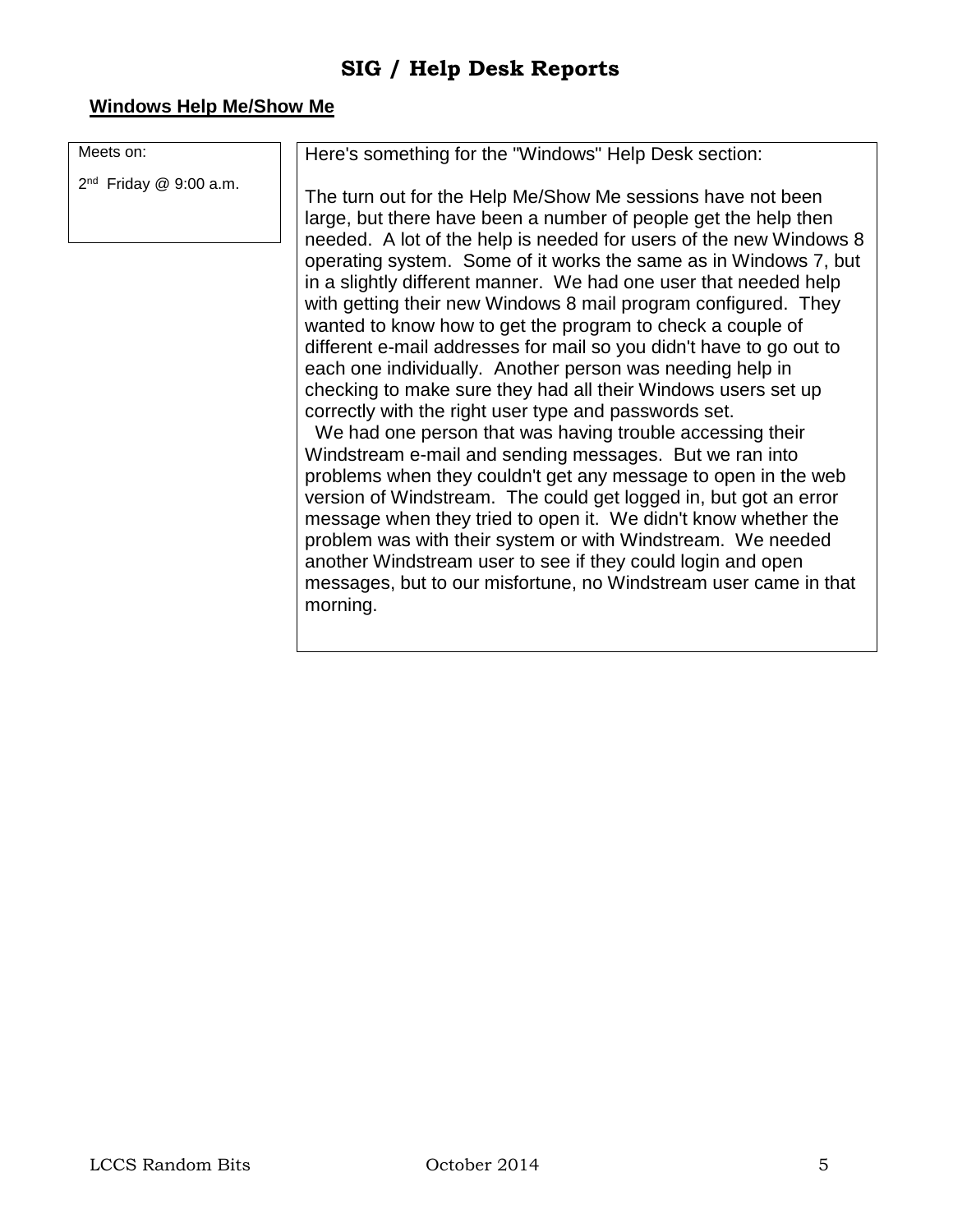#### **Linux SIG/Help Desk**

Meets on:

2<sup>nd</sup> & 4<sup>th</sup> Friday @ 1:00 p.m.

The Linux group meet for a big "upgrade" party. It was decided that we would upgrade all the computers to the newest version of Ubuntu/Unity 14.04.01. Everyone had their own computer to do the upgrade so we would know how to do it ourselves when we were ready to do it at home. We made sure that the current Ubuntu was up to date, and then we select to do the version "upgrade". We each went through the process and after selecting the "yes" to doing the upgrade, sat back for a long time as we discovered that doing multiple computer upgrades at the same time really slowed down our Internet speeds. We had two computers left to upgrade and decided to do a "clean install" and discovered that a clean install was the faster way to do it as both computers were finished with the new installation before the last four upgrades were done. We learned the importance of having a separate "home directory" when doing installations so that all your settings, preferences, and files are left untouched. After all the upgrades and clean installs were completed, the next process was to make sure the operating systems were all up to date and each computer had all the necessary users installed. This being done on all computers, the Linux classes and Help Desk sessions are all ready for the upcoming winter.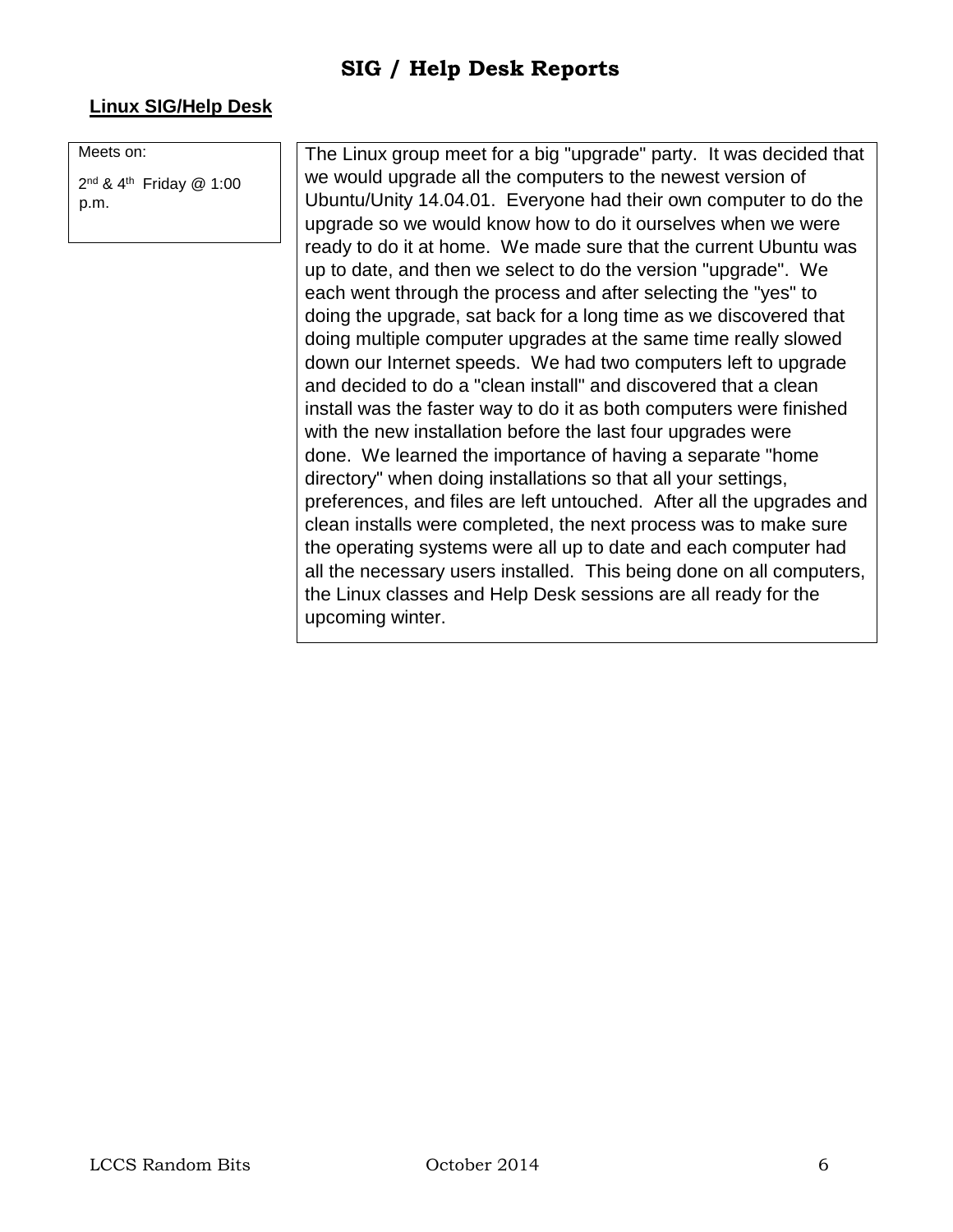#### **Digital Imaging SIG/Help Desk**

| Meets on: |  |
|-----------|--|
|-----------|--|

2<sup>nd</sup> Tuesday @ 7:00 p.m.

During the September meeting Ron Sherwood led the group through a project using Corel Paintshop Photo Pro. The exercise dealt with replacing elements of a photo with elements from another photo. Such as removing the gray sky from one photo and replacing it with a colorful blue sky from another. Members also shared some of their personal photos that were taken over the summer.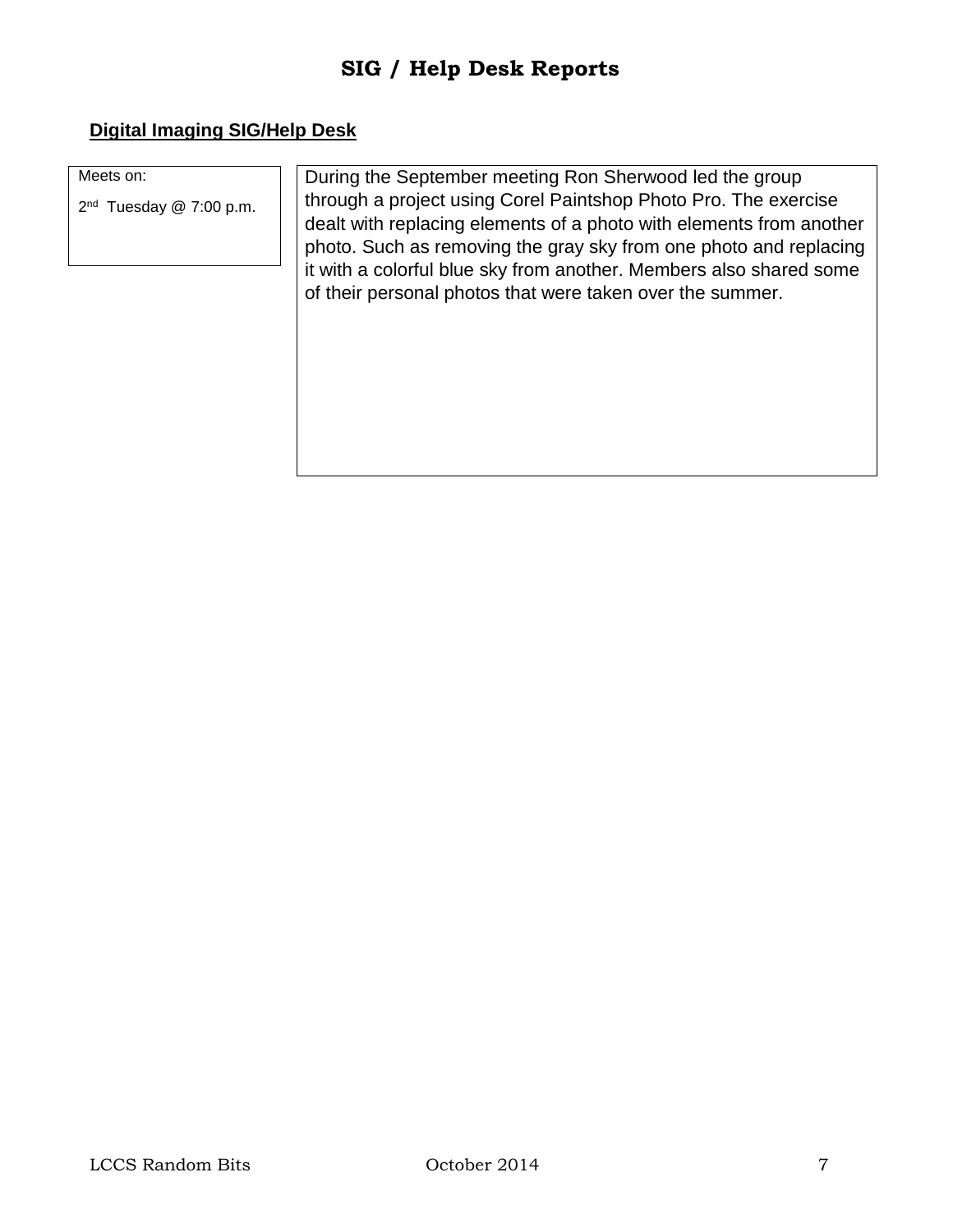#### **iPad / iDevice SIG/Help Desk**

Meets on:

3<sup>rd</sup> Tuesday @ 7 p.m.

The iPad Help Desk has been meeting at the Technology Center (123 S. Third Street, Newark OH) for the last several months. The meetings are on the third Tuesday of each month starting at 7:00 and going till about 9:00 PM. The idea of the Help Desk is to allow iPad users to get together to learn more about the iPad from each other. Over the last few months we have shared many tips, tricks and apps that we might not have otherwise known. Topics have included reviewing the iPad settings, working with picture and music files and setting up email accounts. The meetings are open to anyone who is interested in learning more about the iPad and maybe sharing some of their experiences with it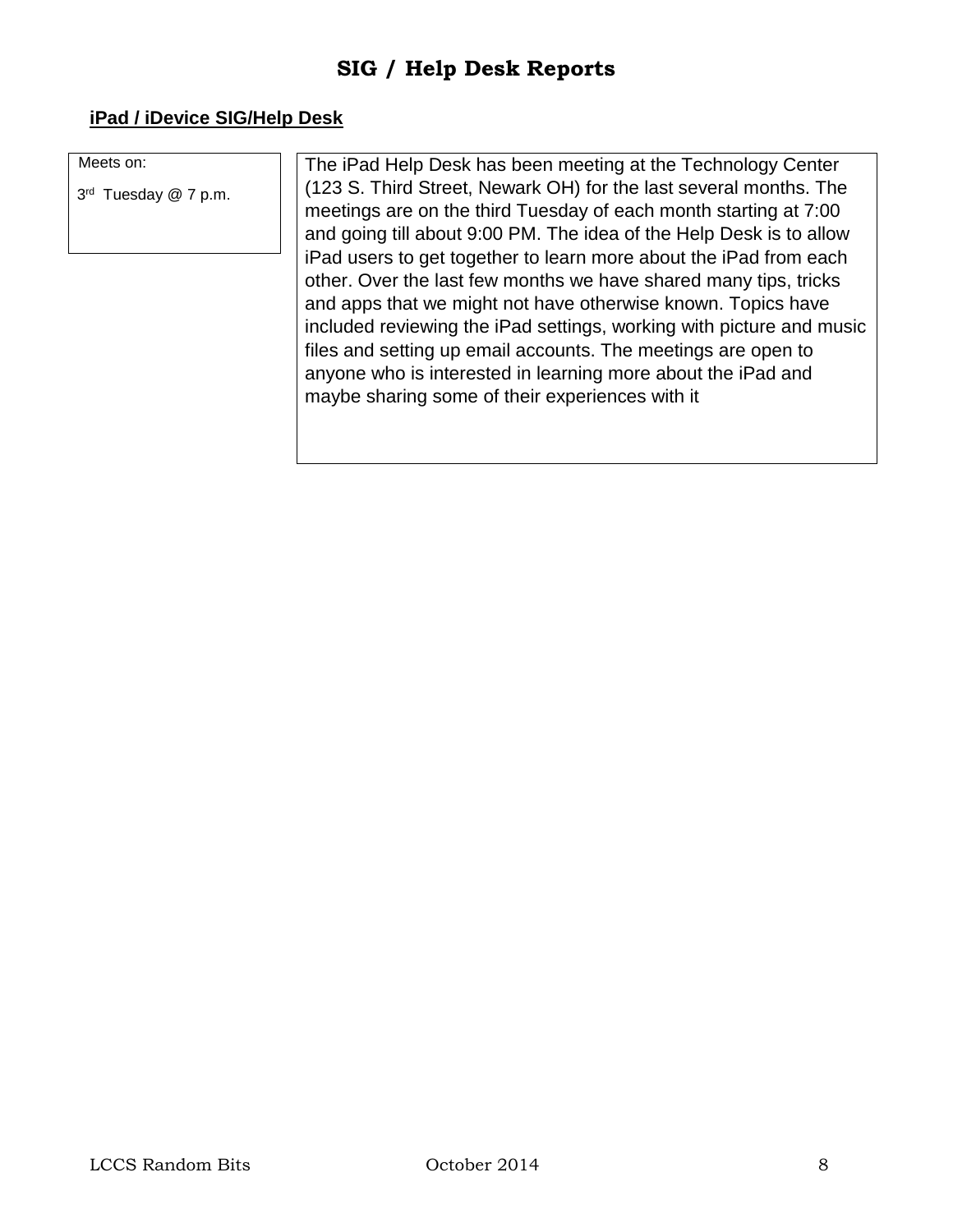

[www.compukiss.com](http://www.compukiss.com/)  sandy@compukiss.com

# **10 Tips for Shopping Online**



Amazingly, in today's topsy-turvy world, because of vulnerabilities in the processing of credit and debit cards used at retail stores and the hackers who are focusing on those vulnerabilities, right now shopping online can actually be safer than swiping your card at a local store. For safety sake, however, there are a few online shopping rules that you should follow.

- 1. The first of these is to always have a good antivirus program installed on your computer and to update your antivirus program and other software like the operating system whenever an update is available. When in doubt, don't click on links. This is especially true of email where phishing schemes are prevalent, but you should also be careful when you are surfing the Web or visiting social media websites.
- 2. Shop at trusted, established websites. Don't use any sites that you've never heard of. If you want to try a new website, check to see if any friends or acquaintances have used it successfully.
- 3. Pay only through secure sites. Typically the address in your browser will change from "http:" to "https:" during a secure connection.
- 4. Never email your credit card number, social security number, or personal information to anyone. No reputable seller will request it by email since email is not secure.
- 5. Do your banking and shopping from home where you are on your own secure network. Wi-Fi hotspots at local coffee shops and other establishments usually do not offer enough protection unless the user takes some added precautions, which can be cumbersome for the average user.
- 6. Create strong passwords consisting of numbers, letters, and symbols. Do not use words or names. Make the password for each banking and shopping site unique. Keep your passwords private.
- 7. Credit cards are generally the safest option for shopping online. When using a credit card, you have limited liability and the ability to have the credit card company intervene if something goes awry. Debit cards can also be a good choice as long as you have investigated their liability limits, which may be higher than those of credit cards.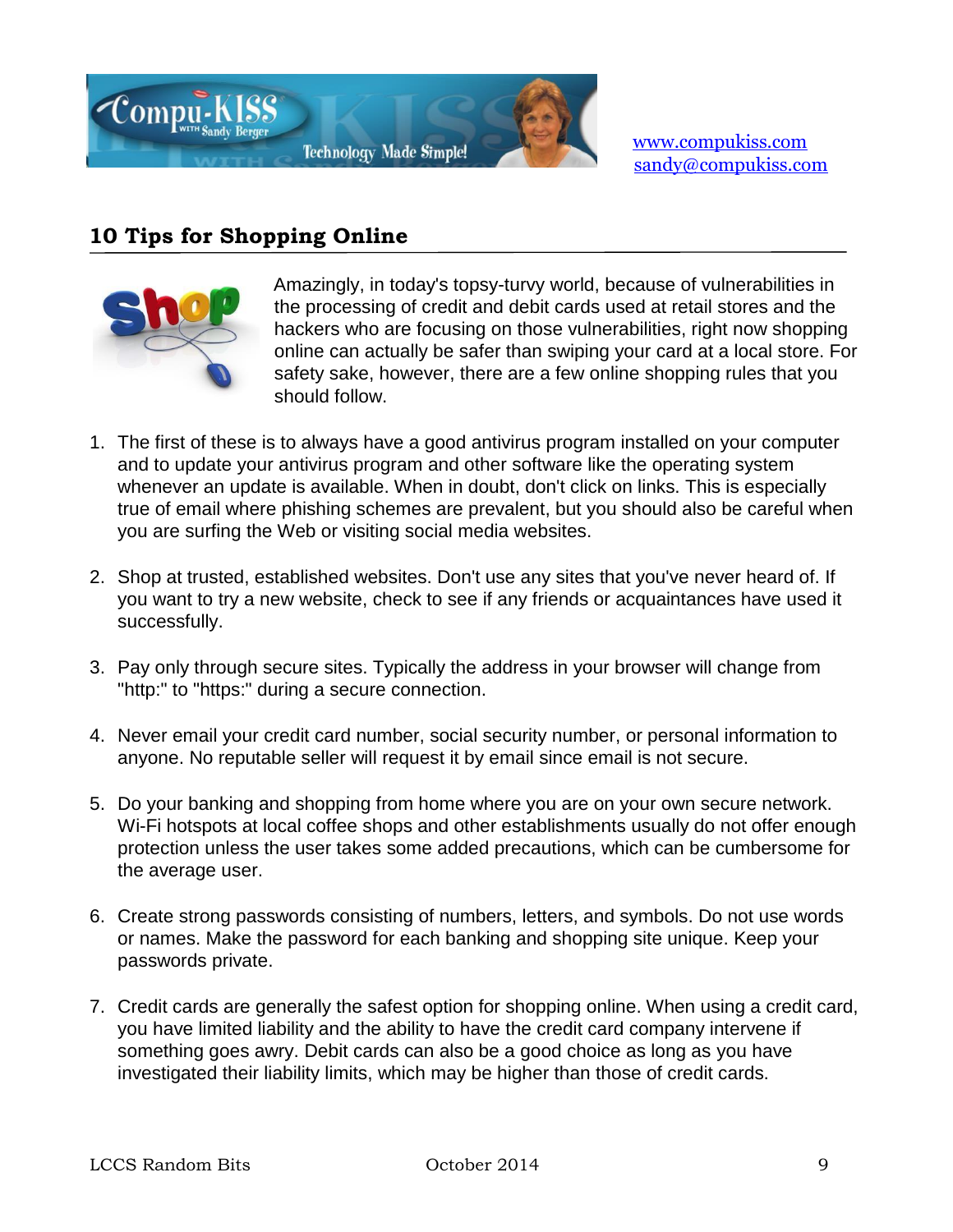- 8. Keep a paper trail. Let's face it, none of us have perfect memories. Print and save records of your online transactions, including the name of the seller, product description, price, and date of purchase. Most reputable merchants allow you to print a receipt after the transaction is complete. You can use these printed receipts to compare to your bank and credit card statements.
- 9. Monitor your bank accounts and credit card purchases regularly. Report any discrepancies or unusual charges to your financial institution immediately.
- 10.Your social security number is the key to your identity. Be miserly about sharing it with anyone, especially online. No reputable merchant will ever ask for your social security number to make a purchase.



Credit card theft is pretty easy to get through. Usually you notify your financial institution and they issue you a new card. Identity theft is much more difficult to handle because a thief can open lines of credit in your name, buy a car, and obtain new credit cards. In order to steal your identity, the thieve needs personal information like social security number, address, phone number and financial information. So be careful when giving out any such information.

Many financial experts say that having your bills sent to you electronically and paying them electronically is safer than sending and receiving them by mail. They also recommend shredding paper documents with personal information. So whether you use a credit card at a physical store, you shop and pay bills online, or you pay bills by mail, the key word is "caution." Our mothers taught us to watch our wallets and keep the doors closed. Now we have a lot more convenience, and also a lot more to watch out for.

# **A New Android Tablet – Now What?**

# **By Phil Sorrentino, Staff Writer, The Computer Club, Inc., Sun City Center, FL May 2014 issue, The Journal www.scccomputerclub.org / philsorr (at) yahoo.com**

You just got a new Android tablet. (Isn't the look of a brand new tablet wonderful, it is so shiny and lacking finger prints.) But fingerprints are a good thing, since they are a byproduct of using the touch enabled screen; so the more finger prints, the more use. If the fingerprints eventually become annoying, you can always clean them with a soft micro-fiber cloth.) Now, if the tablet is brand new, when you turn it on it will probably take you through a few set up steps. These steps are usually also explained in a brief Quick Start

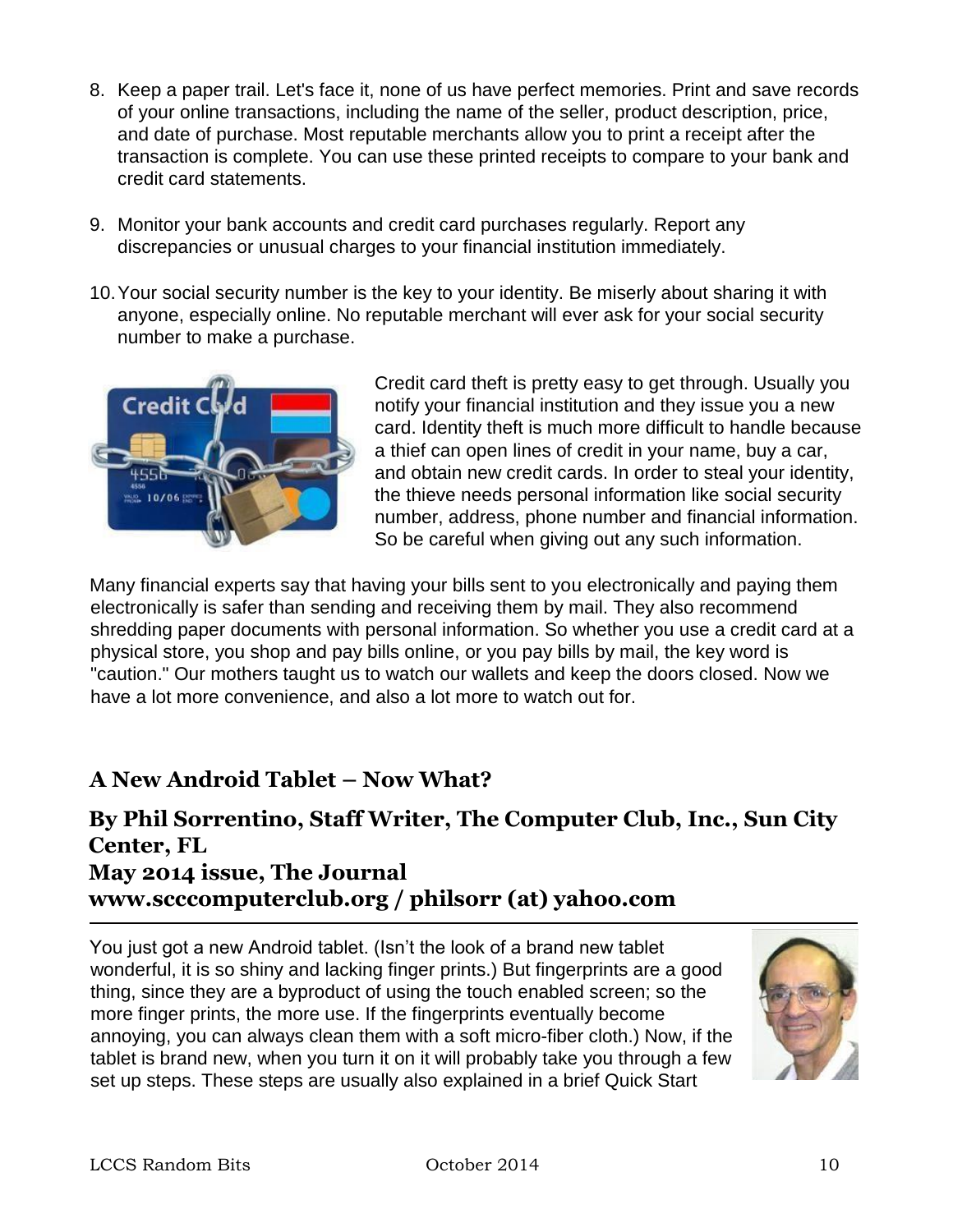Guide that is included in the package. For more detailed information and instruction go to the manufacturer's website and look for a "Support" or "Documents" page for your specific tablet model and download the User Manual, if there is one. If the tablet is not brand new, maybe a hand-me-up from one of your kids or grandchildren, you may also want to get a User Manual and change some of these general settings.

Typically the first things to set up are very basic, such as Language and Time Zone. After these, the most important thing to do is to get the tablet onto the internet. All tablets have WiFi circuitry, so if you have Wi-Fi at home, you are set. (If you don't have Wi-Fi at home, the tablet will still be useful for watching videos, showing pictures, playing games, and listening to music. And you can always use one of the many free public Wi-Fi hot spots at locations like a Library or Starbucks.) Once you are in a Wi-Fi area, all you need to do is key in the password or passphrase for the network if it is protected. (Hopefully, that makes sense to you because you have protected your home network with WEP, WPA2 or WPA2 security.) Once you have connected to Wi-Fi, you will be able to go to the "Google Play Store", where you can download all those useful Apps and games. If your tablet is new, it will probably instruct you to either setup a Google account, or it will ask you to log-in to your Google account. Having a Google account allows you to synchronize files and certain Apps so that you have the same information available to your tablet and your home computer.

After your Google account is set up, there are a few operational things that you might like to modify. None of these are absolutely necessary, but I find setting them to my preferences is helpful. Most of these things will be found in "Settings", so the first thing is to find the "Settings" icon and place it on a Home Screen (if it is not there already). The Settings icon may be found in the "All Apps" collection. The "All Apps" collection is accessed by an icon, typically at the top of the screen that looks like a small rectangular collection of smaller squares, possibly four, or six, or nine.



#### **All Apps Icon**

Tap this icon and an alphabetical listing of all the Apps on your tablet will be shown. The "Settings" icon typically looks like a square with three lines and dots within the square, or a gear. There are probably multiple screens of Apps so you may have to flick the screen to the left to uncover all the Apps. When you find the "Settings" icon, "tap and hold" the icon and it will be selected. When you release it, it will then be placed on a screen. Now you can access the Settings by tapping the Settings icon whenever you want to review or change a setting.

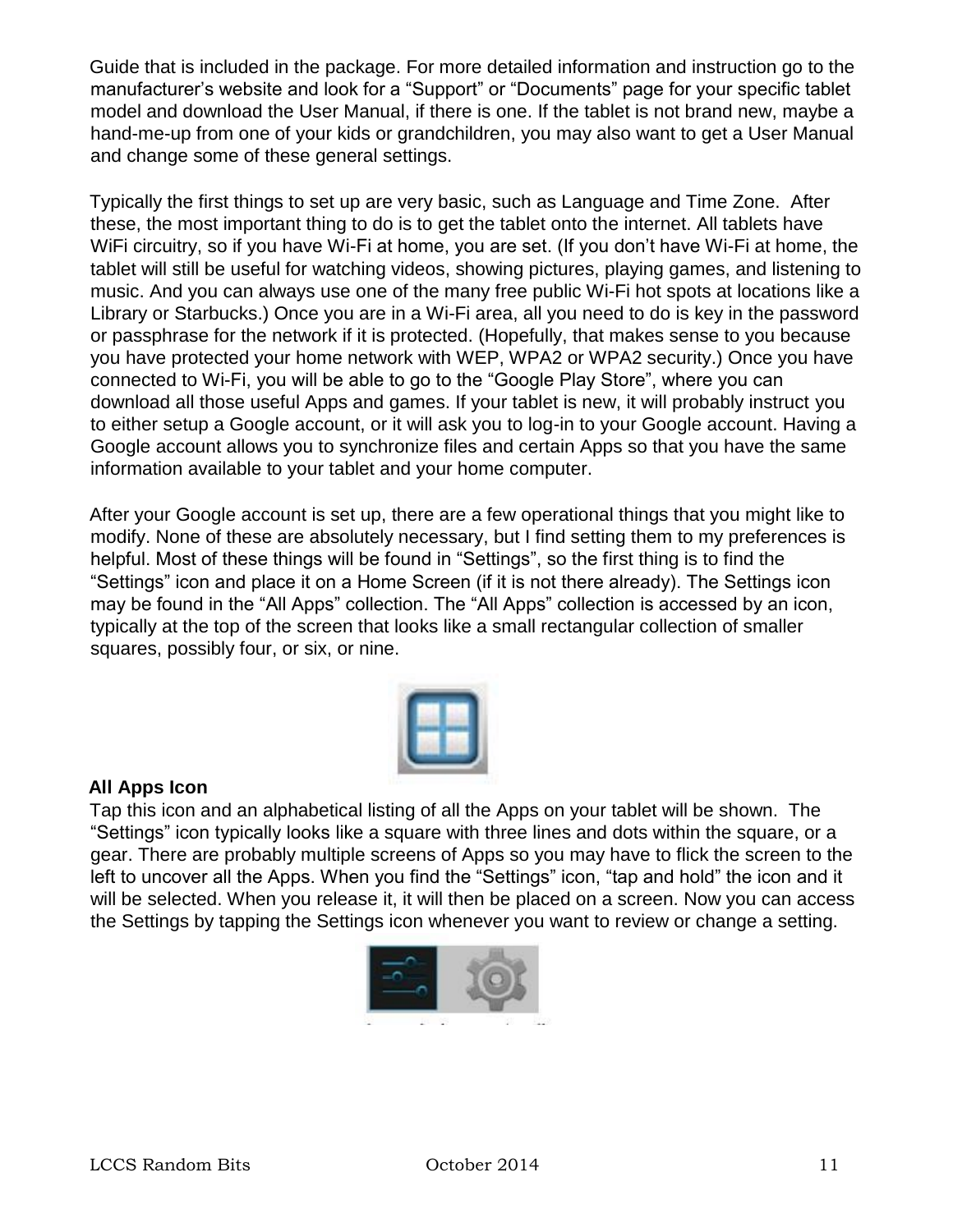#### **Settings Icons**

Buy the way, tablets have multiple screens (usually an odd number), with the middle screen being the home screen. If you have 5 screens then screen number 3 is the home screen. There may be an indicator on each of the screens (typically on the bottom) that indicates which screen is currently being shown. Now that the Settings icon is available, tap it and it will allow you to make changes to the tablet's settings. The settings are organized in groups such as Wireless & Networks, Device, Personal, Accounts, and System. Under Wireless & Networks, tap "Wi-Fi" and you will see the network you are currently using (and others, if you have used them in the past). Under Device, among others, there is "Sound" and "Display". Tap "Sound" and you can change the "Sound Profiles" and/or the Sound levels (depending on your version of Android). Tap "Display" and you can change the Brightness of the display. Just tap Brightness and then set the slider to the brightness level of your choice. This is also the place to change the Font size if it is too small. (Font size=Large, seems to be a good choice.) The "Sleep" setting sets the time of inactivity allowed before the screen goes off. A short time like 1 minute is good if you are actively using the tablet, but a longer time (maybe 5 minutes) is nice to have when you are learning and it takes some time to determine your next step. The longer time keeps the display from turning off, just when you are about to take your next step. Under "System", tap "About tablet", which shows a lot of technical information, but the one important item here is the version of the Android Operating System. "Android version" gives you the currently loaded Android version, such as 4.2.2. (Don't worry about the third digit.) Versions 4.1, 4.2, and 4.3 are commonly called "Jelly Bean". Version 4.4 is the latest and goes by the name "Kit Kat." Under "System" you can also set the Date and Time, or let the tablet "Use network provided time."

Once you have found out the Android version and possibly made some changes to the Sound, Display, Date & Time, or Wi-Fi, you can go back to the home screen by tapping the Back button. That's the arrow at the bottom of the screen that starts off to the right and turns back on itself to go to the left. Now you can go to the "Google Play Store" and get all the Apps you think you will want to try out and/or use. The Play Store icon looks like a Shopping Bag with a triangle in the middle of blue and red.



#### **Google Play Store Icon**

This icon is typically on the home screen, which is probably a good place for it. This way it will always be available when you want to shop the Play Store. To go to the Play Store, tap the icon and you will be transported to the Google Store. This is the place to get all those popular Apps like Facebook, Pandora, Netflix, Skype, Angry Birds, Candy Crush, Yahoo Mail, Solitaire, Kindle reader, Words with Friends, Google Earth, Tetris, Google Translate, Barcode Scanner, Hulu+, Flashlight, Chrome, YouTube, IMDB, Google Drive, ColorNote, Evernote, Firefox, Sound Hound, and many, many more. (Over 1 million, many of which may be the subject of future articles.) One last thing to do is change the way the tablet can be accessed. Out of the box, the tablet only needs a swipe to enable it. To make it more secure, go to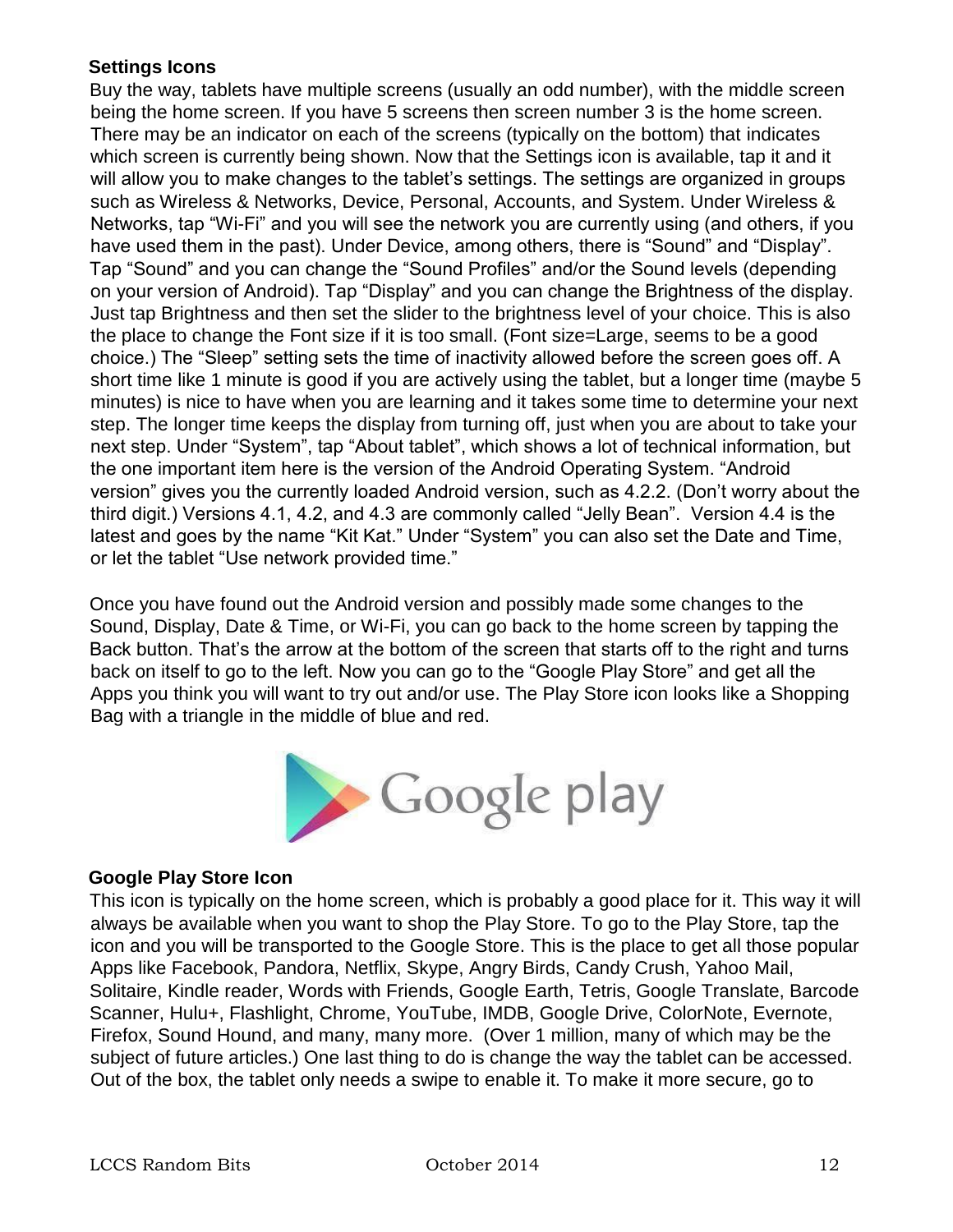"Settings" and then "Personal" and then change the "Screen lock" to Pattern or PIN or Password; your choice. Make sure you don't forget the Pattern or PIN or password after it is set. With these few changes to your "out of the box" tablet, I'm sure you will begin to enjoy your shiny new tablet.

# **PC Browser Wars Intensify - Internet Explorer, Firefox, and Chrome By Ira Wilsker Iwilsker (at) sbcglobal.net**

*Ira is a member of the Golden Triangle PC Club, an Assoc. Professor at Lamar Institute of Technology, and hosts a weekly radio talk show on computer topics on KLVI News Talk AM560. He also writes a weekly technology column for the Examiner newspaper <www.theexaminer.com>. Ira is also a deputy sheriff who specializes in cybercrime, and has lectured internationally in computer crime and security.* 



With Microsoft Windows still the top selling and most widely used desktop and laptop operating system, it is inevitable that the integral Microsoft Internet Explorer initially becomes the predominant web browser. Often known by users as "IE" or "The Big Blue E", Internet Explorer is built into Windows, functions as an integral component of the operating system, and is very difficult to remove or uninstall. Since Internet Explorer comes with all domestic version of Windows, and many users happily browse with it, many of those users see no apparent benefits of installing and using one of the major browser competitors, such as Google's Chrome browser or Mozilla's Firefox. There are dozens of other lesser known, but generally very good browsers for the PC such as Opera, Safari, Maxthon, Sleipnir 5, and others. According to the website Net Market Share, as of May, 2014, Internet Explorer still has 58.17% of the desktop market share, followed by Chrome with 17.73%, Firefox 16.81%, Safari 5.72%, Opera 1.16%, with the remaining 0.42% using lesser known or undetectable browsers.



I am frequently asked the question, "I have been using the Internet Explorer that came with my computer. It seems to work fine, so why change?" For the many millions using Windows XP, the answer is simple - Microsoft has not released any major evolutionary new versions of Internet Explorer for XP in quite a while, and will not be releasing any compatible new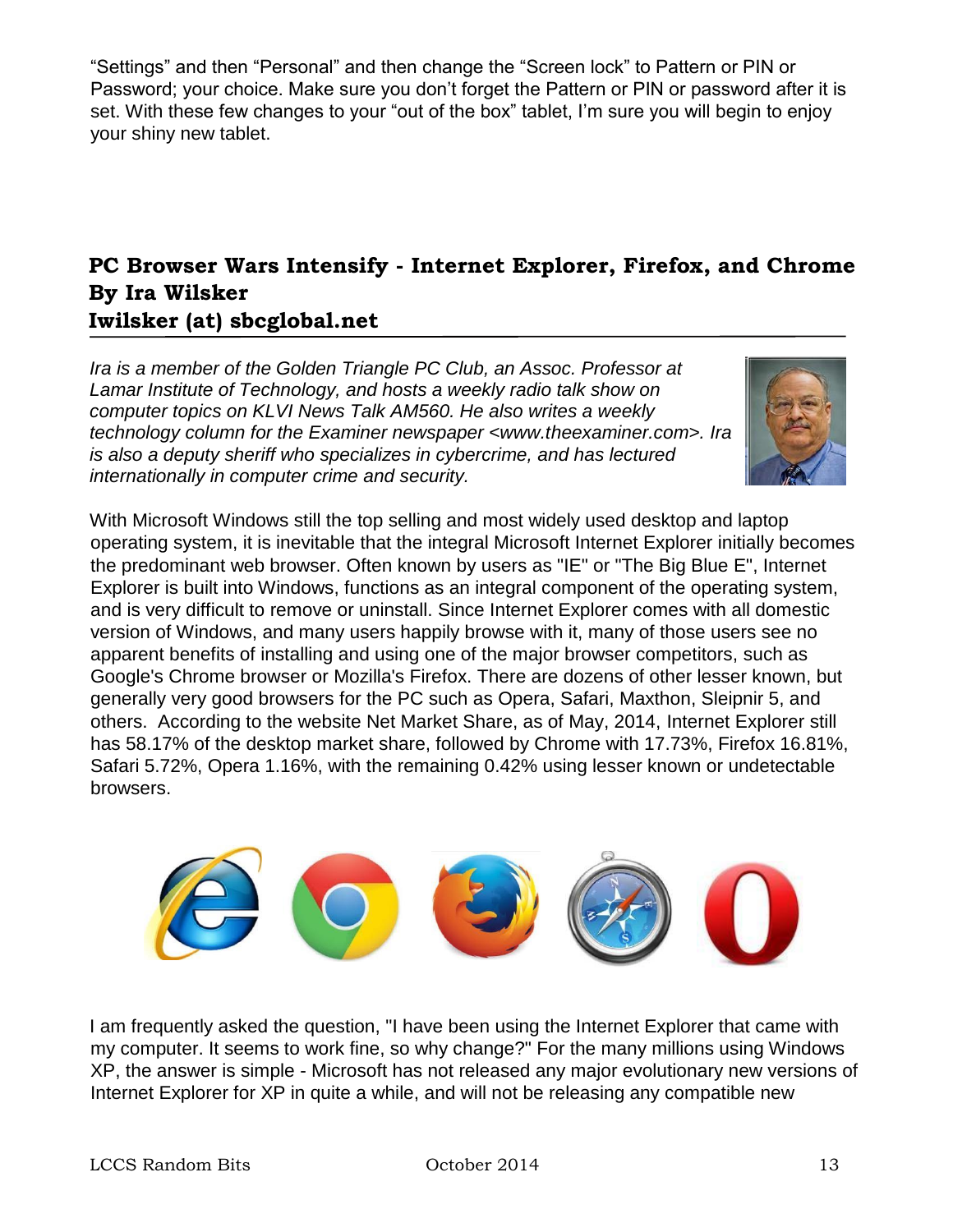versions of IE in the future. The older versions of Internet Explorer, especially IE 6, which is still widely used on may XP powered desktops and laptops, has multitudes of known vulnerabilities, which can make the computer susceptible to a plethora of security risks including hacker attacks, malware inserted by purloined websites, identity theft, and other endemic online perils. For those Windows XP users still unaware, it might come as a shock that as of April 8 this year, Microsoft officially stopped releasing material updates and support for XP; no more Internet Explorer updates will be available to XP users, even though browser based security threats continue to evolve and spread. Users of newer versions of Windows, including Vista, Windows 7, and Windows 8 have been able to download and install newer versions of Internet Explorer, each new version of IE being more secure and feature rich than the earlier version it replaces, but the absolute newest versions of Internet Explorer are primarily released for Windows 8 users. It is a well-known and documented fact that many of the users of the newer versions of Windows have not installed all of the Windows updates pushed by Microsoft; several of these skipped updates included security patches and enhancements for Internet Explorer, leaving those users vulnerable to web based threats, as well as foregoing any browser performance enhancements that may have been released by Microsoft.

For users of Windows XP the only current alternatives to the obsolescent Internet Explorer that is installed on their machines are any one of the major alternative browsers, all of which are free, and offer superior security and performance enhancements over the Internet Explorer that they are currently using. The most heavily promoted and widely used of the alternative browsers that will run on Windows XP, as well as on all of the newer versions of Windows are Mozilla's Firefox and Google's Chrome, along with small but loyal followings of the Opera browser, and the PC version of Apple's Safari browser.

Considering the dynamic and rapidly changing content and technology of the internet, new



web based features and functions are becoming more widely used on countless websites, which often require an updated browser in order for the user to take advantage of these new features. Sadly, the technology available to hackers, crackers, cyber thieves, and other miscreants has also evolved rapidly, with new internet based cyber

threats constantly appearing and trying to take over our computers using devious new means. One significant advantage that Firefox and Chrome have available to the user, but not as readily available to Internet Explorer users, is the very frequent release and automated (optional) updating of the installed third party browsers. In recent months, both Chrome and Firefox have released significant new versions of their respective browsers on average about every six or seven weeks, along with frequent patches and updates every few days. While some consider these frequent updates and patches of Firefox and Chrome as a minor annoyance, they do generally provide the user with enhanced functionality and speed, better protection from newly discovered web based security threats, and other functional benefits. Unless a Windows XP user downloads and installs one of these updated third party browsers, and uses it to the complete exclusion of Internet Explorer, the XP users continuing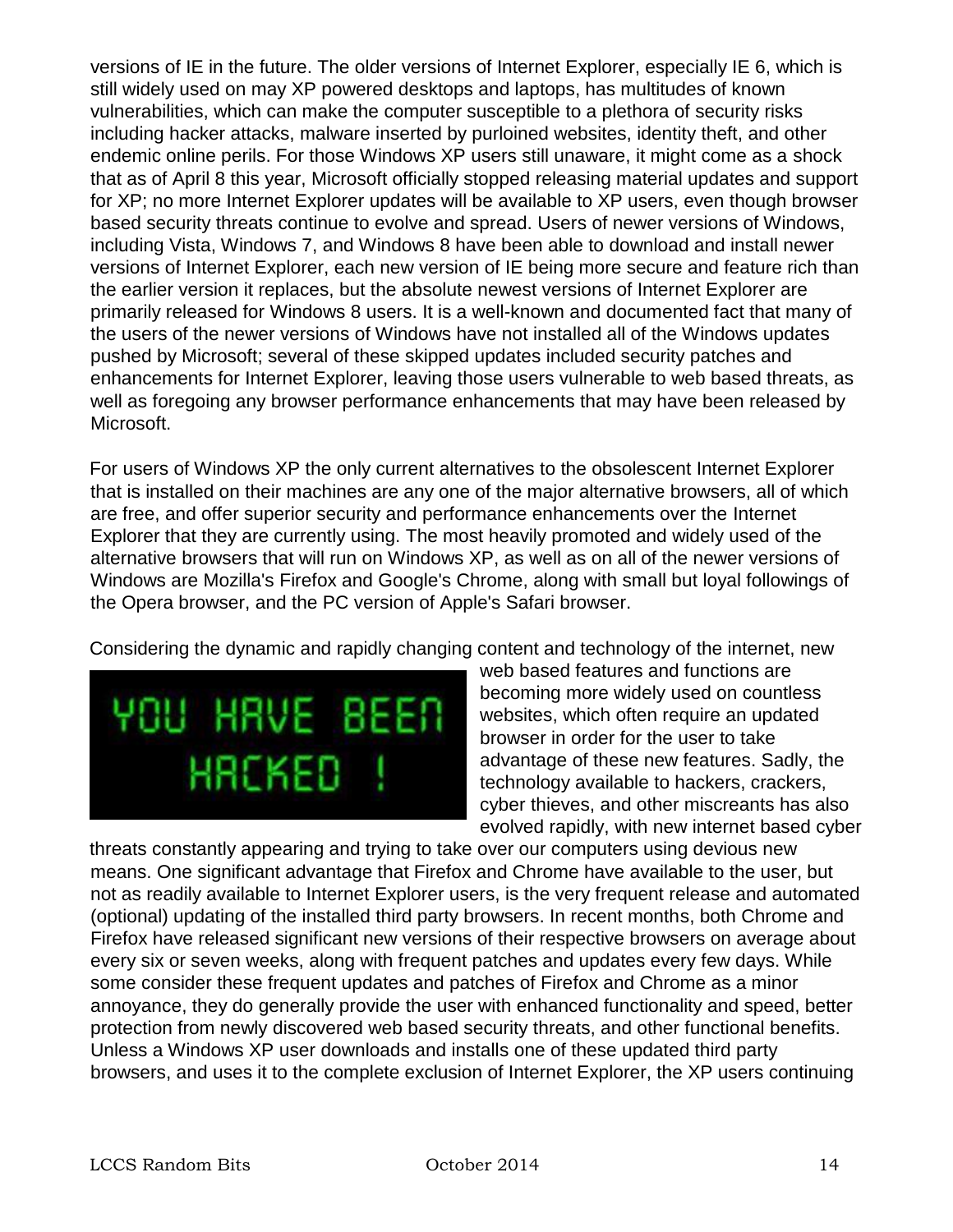to use the older version of Internet Explorer are becoming more vulnerable to web based attacks, a fact not lost on cyber crooks.

The latest versions of Firefox and Chrome are much improved over earlier versions in terms of features, speed, security and privacy. Both are available to anyone for free, can run on almost any versions of Windows from XP (SP2) or later, and can be installed in addition to any other browsers already installed. Installing a browser on a computer which already has Internet Explorer (or any other competitive browser) is non-destructive, and competing browsers can coexist on a computer without interference. One nice feature when installing any of the newer browsers is that they can import favorites (bookmarks), cookies, passwords, and other information from the other installed browsers, without hurting the older browser or its information. Opening the new browser after the install process makes all of the favorites (bookmarks) and other information from the older browser immediately available. Many users of older versions of Internet Explorer notice an instant improvement in speed and compatibility using the newer browsers, when compared to the older IE. What users of the newer alternative browsers do not immediately notice are the enhanced security and privacy features incorporated in the newer browsers.

Firefox and Chrome are in a virtual war for supremacy in the alternative browser market, each claiming that its new versions are better, faster, or safer than their competitors' products. While there are several published speed and security comparisons of Chrome and Firefox, a careful reading of the statistics, as well as anecdotal information, indicate that they are both fast, secure, and overall excellent browsers, far exceeding in all aspects the older versions of Internet Explorer, and very competitive with, if not surpassing, the newer versions of IE.

Firefox, available for free download from mozilla.org/en-US/firefox/desktop had been my personal favorite for several years being used almost exclusively, but recent versions of Chrome have started to become attractive to me, as Chrome handles some of the websites that I frequently use (such as my webmail) better than Firefox, but Firefox is still my browser of choice on most other websites. To be honest, I am equally comfortable using either of them, and still only rarely use my updated Internet Explorer. Chrome is available for free download from google.com/chrome/browser.

In terms of the actual published performance statistics, the latest versions of all of the big three browsers claim to be the fastest, safest, and most feature rich of the pack, but other than the websites of the browser publishers themselves, the independent comparisons of the latest browser versions when taken as a whole show no clear overall winner, other than in almost all of the comparisons, both Firefox or Chrome (or both) outperform the latest Internet Explorer from Microsoft. One problem in comparing relative performance is the machine and software on which the browsers are being tested. With billions of PCs in use, each of which is somewhat unique as they have different processors, memory, video capabilities, installed software, and countless other variables, users on different machines can honestly report different levels of performance with the same browsers.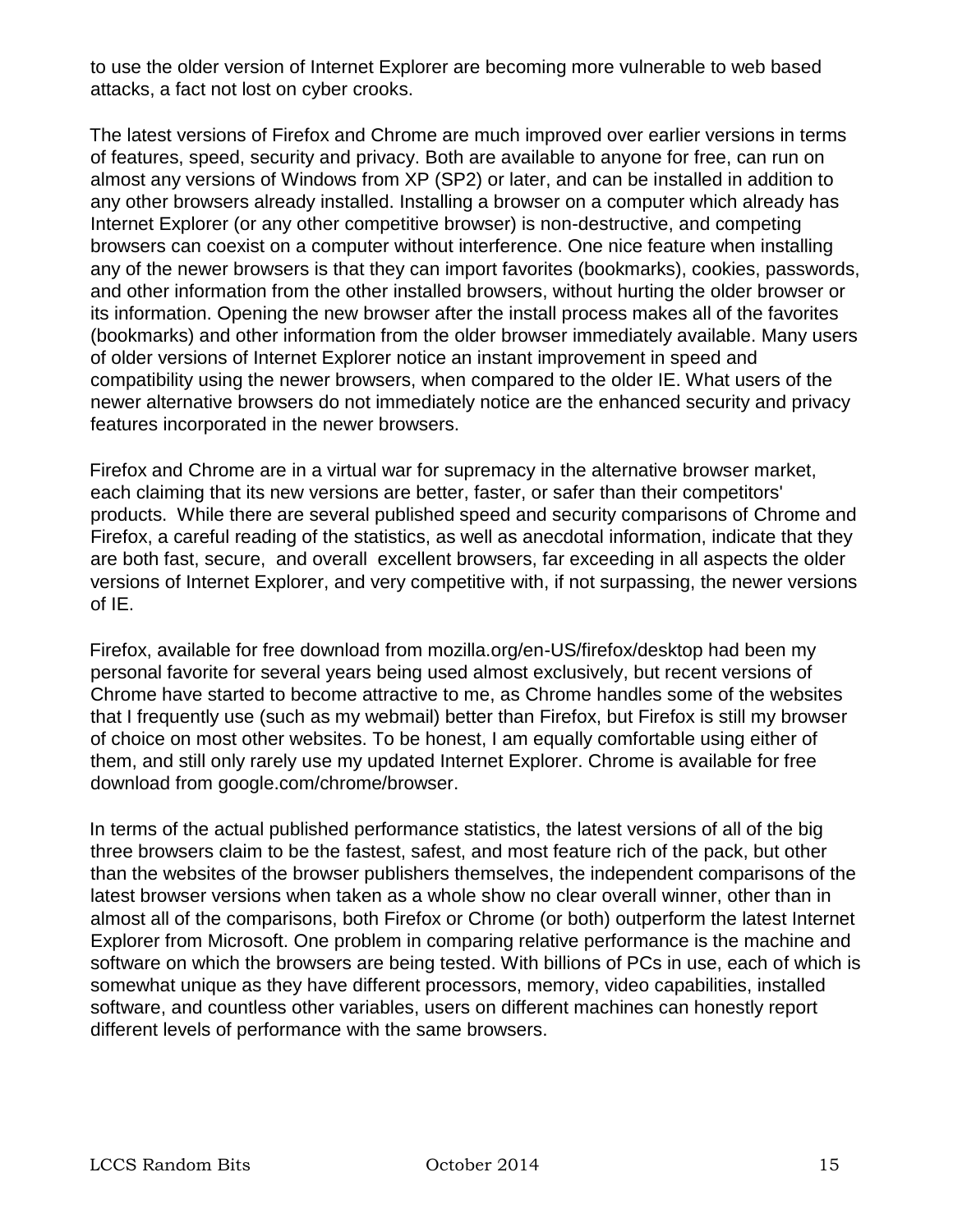Here are my recommendations: If you are still running Windows XP, even with good security software, use your Internet Explorer for only two more tasks; once to download the latest



version of Firefox, and the other to download the latest version of Chrome (links given above). After both of these browsers are successfully downloaded, install them, and then retire Internet Explorer, never to be used again. It does not matter which of the two new browsers are installed first, as both will in turn import all necessary information, bookmarks/favorites, and other content from the obsolete Internet Explorer on the XP machine. Try Firefox for a while, and then try Chrome for a while, and make

your own decision based on your own experience and personal preferences. Do not be shocked if the differences and improvements between the newer browsers and the obsolete version of the Internet Explorer installed on your XP machine are startling, in a positive way. These new browsers may have a short learning curve, but after a little while, their superiority over the old IE will become clear to the user.

If you are running the newer Windows operating systems of Vista, Windows 7, or Windows 8, even if your Internet Explorer had recently been updated, download both Chrome and Firefox, install them, and give them a try, alongside your Internet Explorer. As have millions of your predecessors, you may also find that these alternative browsers may be superior to your Internet Explorer. If you absolute despise one or both of your newly installed alternative browsers, the Windows Add/Remove Programs function works fine in removing these browsers from your computer.

Being free downloads, and only taking minutes to install, there is no significant risk in trying an alternative browser; but you may find that one or both are superior to the Internet Explorer that came with your computer.

#### **WEBSITES**

http://www.techsupportalert.com/best-free-web-browser.htm https://www.google.com/chrome/browser http://www.mozilla.org/en-US/firefox/desktop/ http://www.kbzk.com/news/google-hits-microsoft-where-it-hurts-the-browser http://www.netmarketshare.com/browser-market-share.aspx?qprid=0&qpcustomd=0

http://web-browsers.findthebest.com/compare/2-3-4/Mozilla-Firefox-vs-Chrome-vs Internet-Explorer http://www.wikivs.com/wiki/Firefox\_vs\_Internet\_Explorer

http://www.wikivs.com/wiki/Chrome\_vs\_Firefox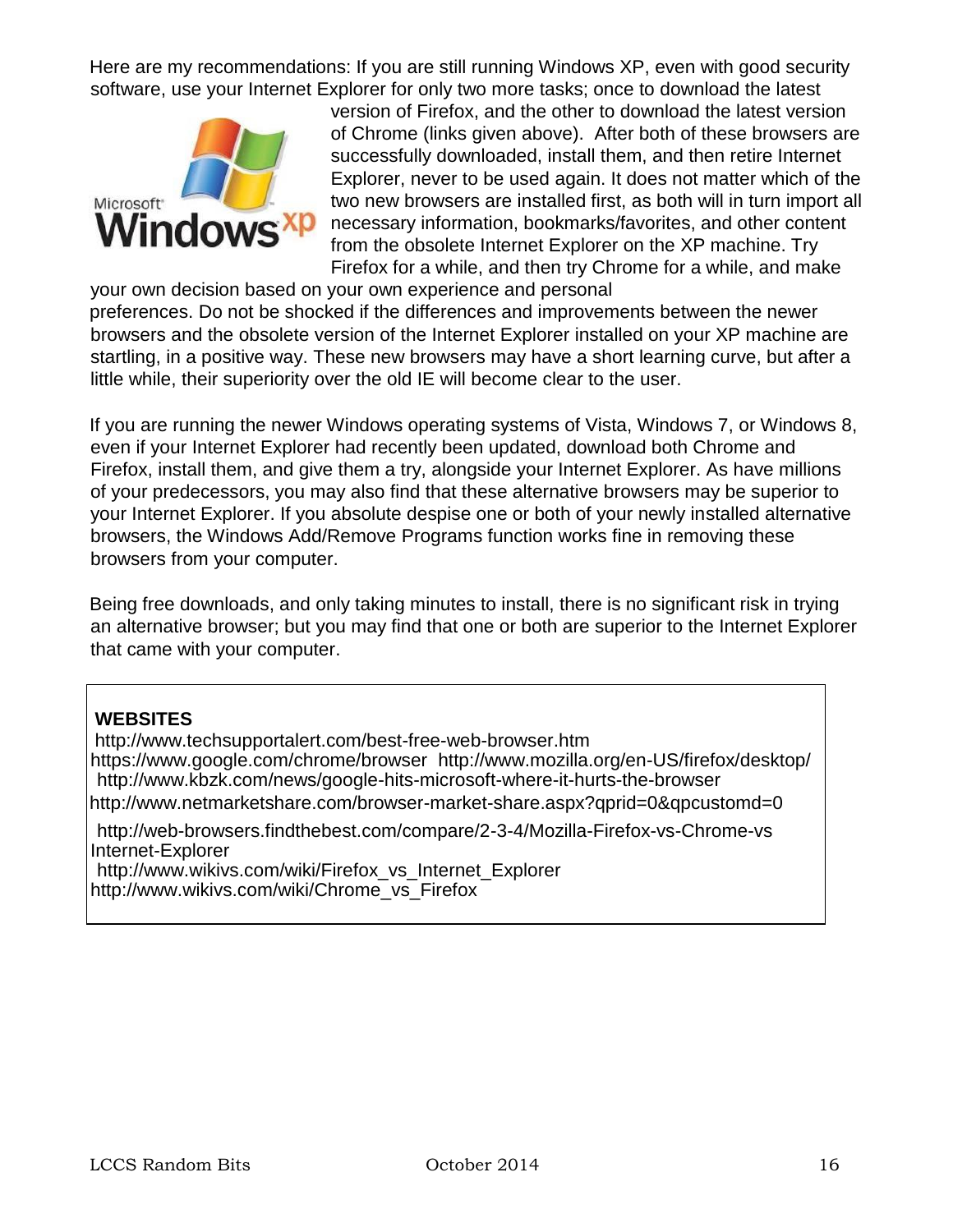# **Image Processing Software, Part 1 By Dick Maybach, Member, Brookdale Computer Users' Group, NJ February 2014 issue, BUG Bytes www.bcug.com / n2nd (@) att.net**



Adobe's decision to charge a subscription fee for Photoshop has inspired some photographers to look for alternate solutions, in particular those available for free. Before you jump down this particular rabbit hole though, make a rational assessment of your needs. Photoshop is a highly refined program with a large user base and shelves of well-written books, and this one program does almost every photo processing task. If you are a professional or a serious photographer, its new subscription fee may not be a large item in your photo budget. By comparison, its free replacements are more limited, and you will probably need several different ones to cover all the tasks that Photoshop does. Each will have its own different, and possibly idiosyncratic, user interface, and probably the only documentation will be help files (or maybe not) and Internet papers of varying quality. If you enjoy exploring new territory without a GPS, and have some time to learn, this can be a fascinating adventure; if not, just pay the Photoshop fee or switch to another commercial application with acceptable pricing.

This is a three-part article: this month I'll discuss software to retouch images, part 2 will cover developing raw image files, and part 3 the more specialized areas of panoramas and highdynamic-range photography. Before diving into the programs, let's look at the overall process. Your digital camera captures an image as an array of blue, green, and red dots called pixels, where typically each pixel is captured as a 12- or 14-bit word. We call this unprocessed form a raw image, and high-end cameras can store images in this form. If you were to look at most digital camera sensors under a microscope, you would see something like the figure below, although with many more colored squares (typically well over a million), one for each pixel. This array of filters is called a *Bayer filter array*, after the Kodak engineer who invented it. The array covers the sensor, with the result that about half the pixels are sensitive only to light in the green portion of the spectrum, a quarter are sensitive to red, and a quarter to blue.



Usually, the camera converts the raw image into one where each pixel contains three colors, each stored as an 8-bit byte, and performs compression to reduce the number of stored bytes. The result is a Joint Photographic Expert Group (JPEG) file, and all cameras make this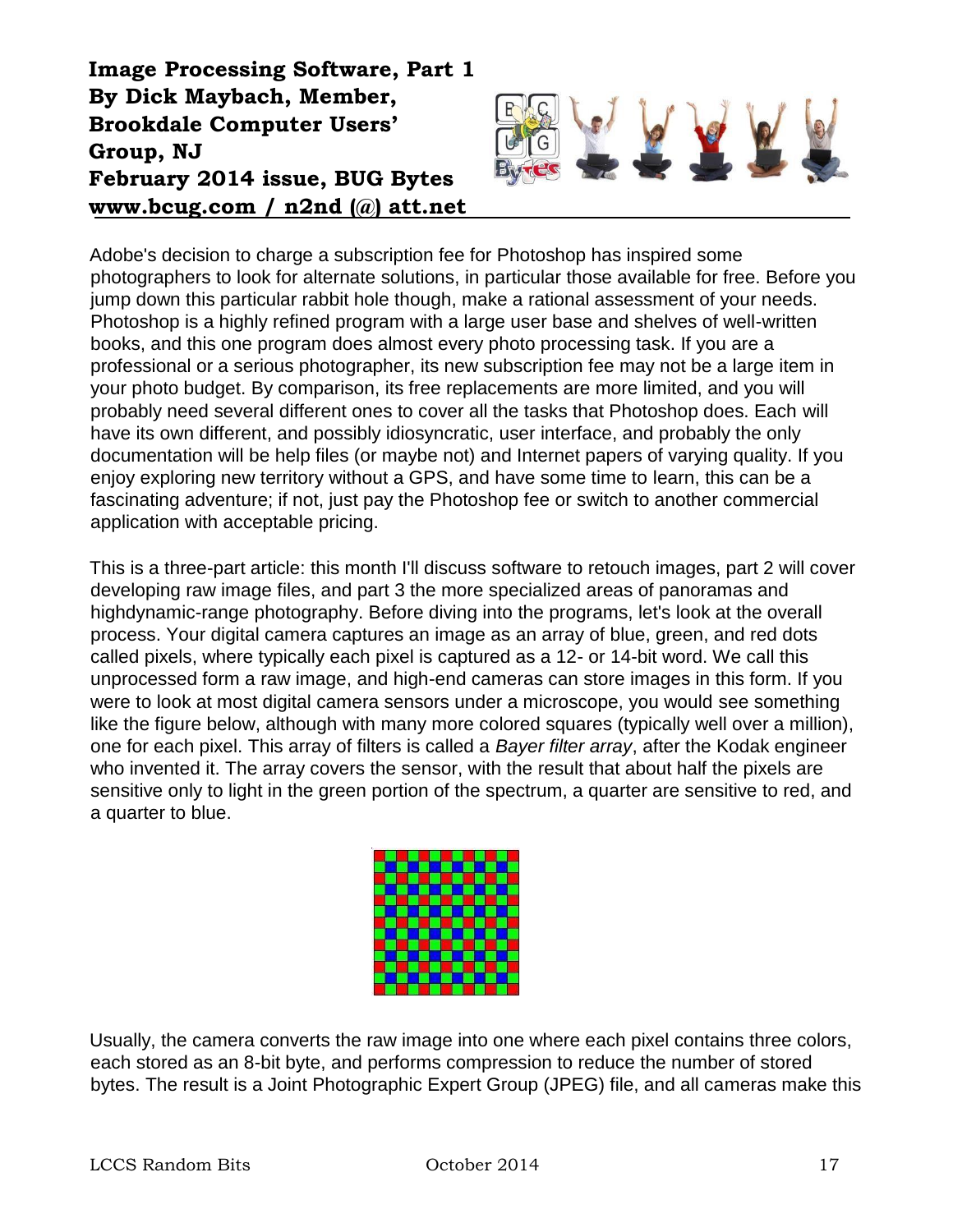form available. Although convenient, JPEG images have lower quality than do raw ones. For snapshots, taken with good lighting and presented on a computer display or as a small print, the lower quality of JPEG is imperceptible to most people. For pictures taken in poor light, those needing a lot of retouching, those presented in large formats, or those viewed by critical audiences, you must be quite careful about how you transform a raw image to the final product. The process of converting a raw image to JPEG or its equivalent is called developing, as opposed to later work, such as removing red eye, which is called retouching. When most people use "Photoshop" as a verb they mean "retouch."

As your first step in looking for a Photoshop alternative, look at what you already have, in particular, the photo-processing software that most likely came on a DVD included in the box with your camera. If you are a casual photographer, it probably does more than you need, usually including color correction, cropping, special effects, and possibly panorama creation and raw development, and because it has been tuned to your particular camera, it will probably automatically correct for lens distortion and other defects. (However, if your camera has a removable lens, it may not correct the distortion of all lenses from other manufacturers.) Even if you've been using Photoshop, try this software and see if it doesn't meet all of your important needs. Windows and OS X also have photo software, and such programs as Picassa (Windows), PhotoScape (Windows, Mac), Paint.net (Windows) are also available. These are all worthwhile programs, with features beyond image processing, such as organizing your collection and publishing on-line albums, but the program bundled with and tuned to your camera probably can do a better job of image processing.

The screen-shot shows a raw image being processed by Olympus Viewer 3, which is bundled with their enthusiast cameras. Your software is most likely not the same, so I won't discuss the details, except to say that it is sufficiently capable to satisfy all but the most rabid amateur photographer. Because Olympus knows their cameras' limitations well, their software does an excellent job of correcting for lens distortion and vignetting. It also has features for images with high dynamic range and for creating panoramas.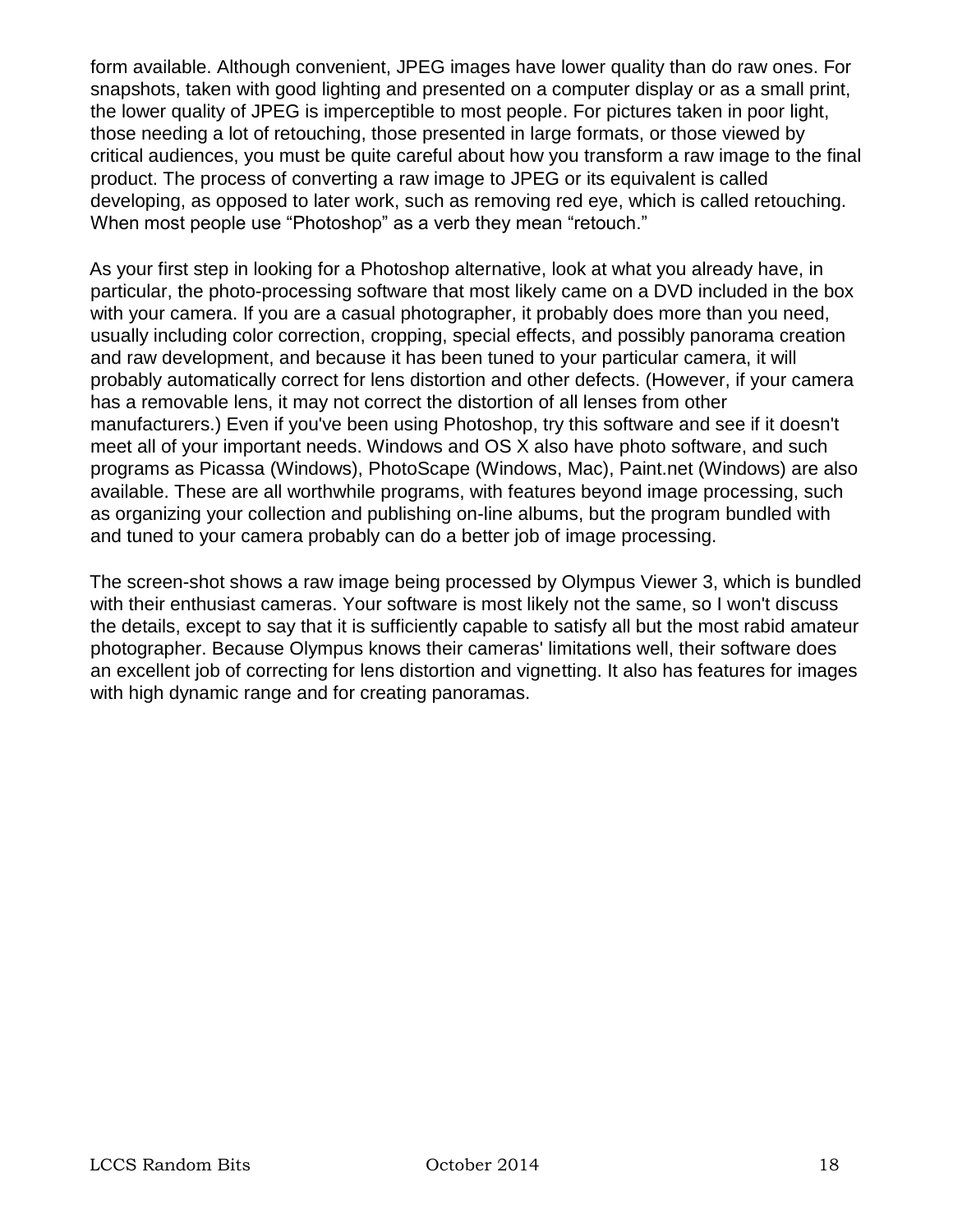

The *GNU Image Manipulation Program or* GIMP (http://www.gimp.org/ for Linux, OS X, and Windows) is the closest free program to Photoshop, with a comparable range of features. Like Photoshop, GIMP is designed both for photographic image processing and also creating computer art. Also like Photoshop, it has a bewildering number of add-ons, ranging from invaluable to useless. GIMP's main use for photographers is retouching (replacing an overcast sky with one having scattered clouds, removing red-eyes, patching in heads from several group shots to get one where everybody has their eyes open, and the like). However, it does have a serious flaw; it uses 8-bit arithmetic for all its processing. (The developers promise to incorporate 16-bit arithmetic in the next version, but its release is not yet scheduled.) This means that you should do as much processing as possible before handing off an image to GIMP. For example, if you begin with a raw file, make your exposure adjustments, color corrections, dynamic range adjustments, distortion corrections, sharpening, and noise reduction in a raw processing program with at least 16-bit fixed, or preferably 32-bit floating point, arithmetic.

The screen-shot shows the default GIMP display with three separate windows, two containing tools and the center one the image. The menu in the image window resulted from a right mouse click; it provides access to all the tools, as only the most-used ones appear in the tool windows. If you prefer, you can configure GIMP to use a single window. Unlike most other free image-processing programs, there are several good GIMP books available, and using the program effectively requires that you study at least one of these.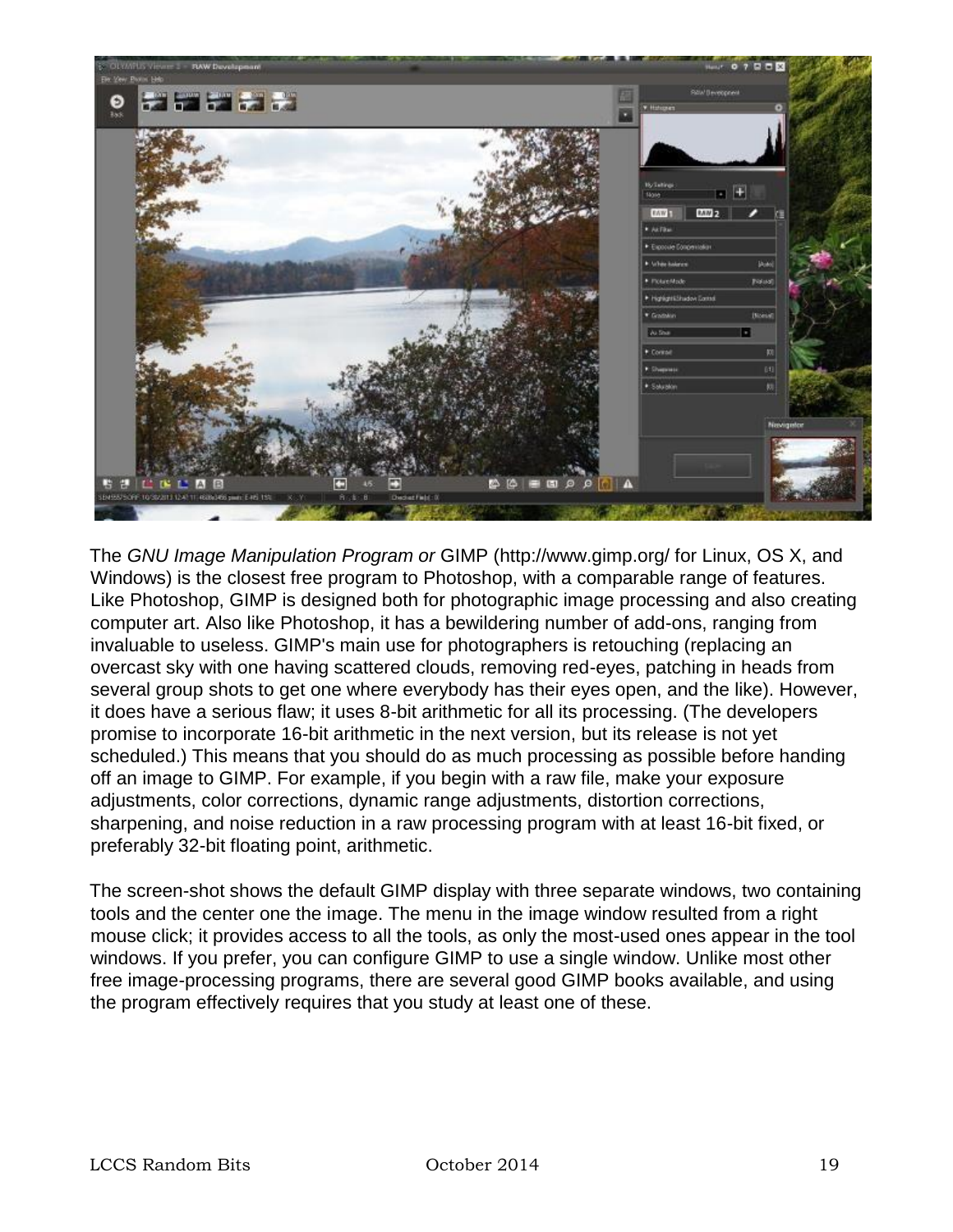

There are many other free digital photo applications besides GIMP, and an Internet search using "image processing software" will reveal dozens of alternatives, both free and commercial. Finally, while Photoshop can develop raw files, GIMP cannot, and next month we'll look at programs that handle this important step, in particular, RawTherapee and LightZone.

#### References

- Montabone: Beginning Digital Image processing Using Free Tools for Photographers provides a good overview several photo tools, although the book is less helpful than it could be as all the example images are in black and white.
- http://www.cambridgeincolour.com/ contains many very valuable tutorials on photography and image processing. If you check only one photo Web site, this should be the one.
- Lecarme and Delvare: The Book of GIMP is a reference for the current version of GIMP.
- Goelker: GIMP 2.8 for Photographers concentrates on using GIMP as an image processor.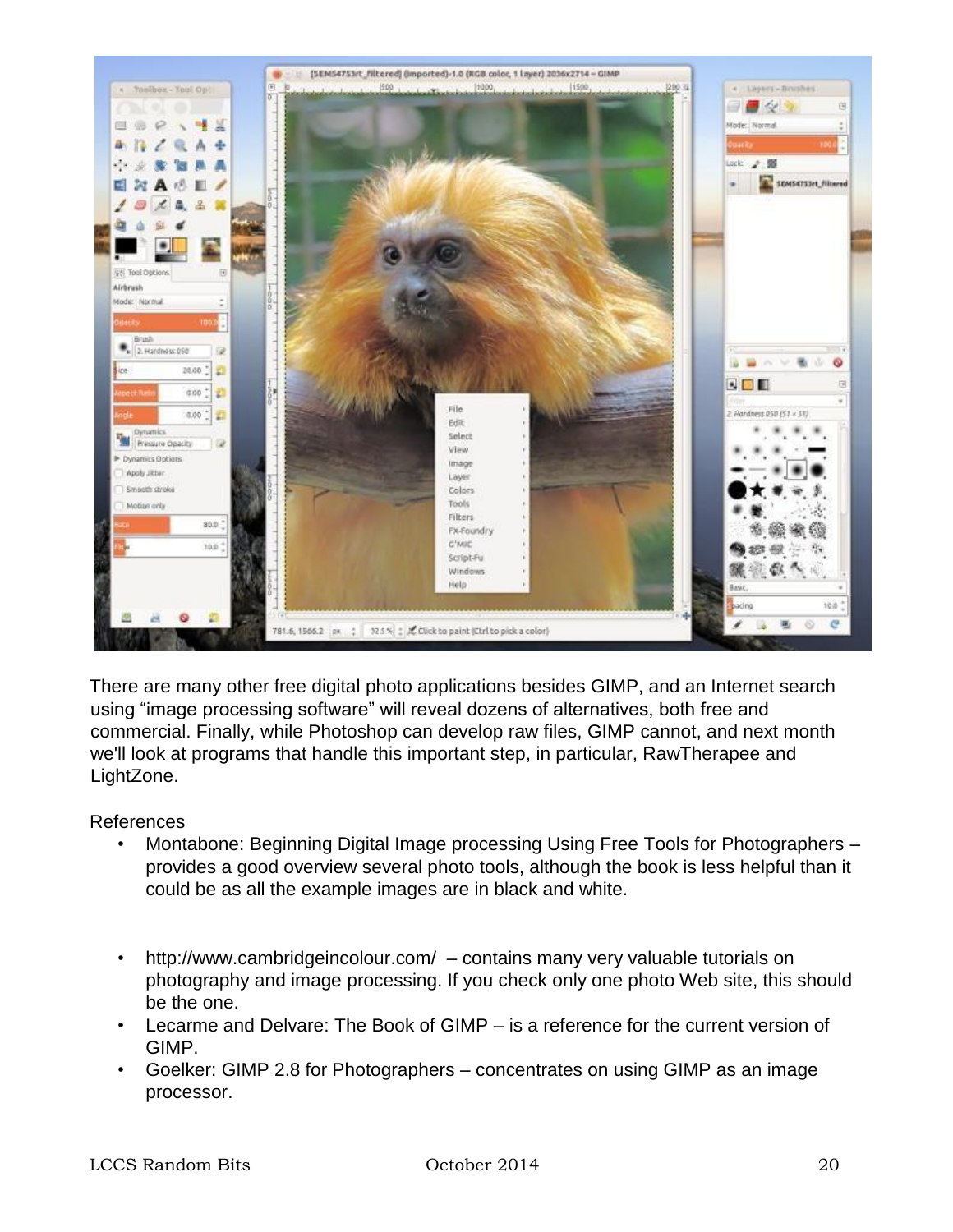# **The Hidden Tabs in Microsoft Office By Nancy DeMarte, 1st VP, Sarasota Technical UG, Florida**

**www.thestug.org / ndemarte (at) Verizon.net**



Unless you are a frequent user of programs in Microsoft Office version 2007 or later, it's easy to become overwhelmed by all the commands on the Ribbon. Well, I have news for you. Those tabs along the top of the ribbon contain only the tools that were determined by studies to be used most often for everyday tasks. There is a whole other group of tabs in Office programs which appear only when needed. Called Contextual tabs, they are one of the most useful additions to the newer Office versions.

A contextual tab is a hidden tab that is displayed on the right end the tab row of the ribbon, but only when an object in the workspace is selected. Depending on what kind of object is selected, one or more tabs may appear. Above these tabs is their title, such as Table Tools or Drawing Tools, or, as shown in Figure 1, Picture Tools. Note that these titles are always colorful, perhaps to attract your attention that they are available. Tools on the Picture Tools Format tab can help you set a specific size for the photo, apply styles or special effects like shadow or glow, and do simple photo editing.



Figure 1: Partial View of the Picture Tools Format tab in Word 2010

Sometimes you have to click the actual tab to open it. Other times, as in Figure 1, it opens by itself. As soon as you move away from the object, the tab disappears. For example, if you insert a table into a Word document, Excel spreadsheet, or PowerPoint presentation, the title Table Tools and two new tabs show up at the right end of the ribbon: Design and Format. You must click one of the tabs beneath the title to reveal the applicable tools. Figure 2 shows part of the contextual Layout tab which is open in a Word document that contains the table you have selected.

| りのコッピー<br>$\overline{\mathbf{w}}$  |                   |            |                       |                 |                 |                |                 |                          |                |                | <b>Table Tools</b> |        |                           | Contex |                    |
|------------------------------------|-------------------|------------|-----------------------|-----------------|-----------------|----------------|-----------------|--------------------------|----------------|----------------|--------------------|--------|---------------------------|--------|--------------------|
| File                               | Home              | Insert     |                       | Page Layout     |                 | References     | Mailings        |                          | Review         | View           |                    | Design | Layout                    |        |                    |
|                                    | H                 | $=$        | $\sim$                | $+1$            | 一打开             | ÷              |                 | $\overline{\phantom{a}}$ | $\frac{1}{2}$  |                | Ě                  |        | [1] Height: 0.12"         |        | ÷                  |
| Select<br>$\overline{\mathcal{R}}$ | View<br>Gridlines | Properties | Delete<br><b>With</b> | Insert<br>Above | Insert<br>Below | Insert<br>Left | Insert<br>Right | Merge<br>Cells           | Split<br>Cells | Split<br>Table | AutoFit            |        | $\frac{1}{2}$ Width: 3.33 |        | $\ddot{\ddot{\ }}$ |
|                                    | Table             |            |                       |                 | Rows & Columns  |                | 60.             |                          | Merge          |                |                    |        |                           |        | Cell Size          |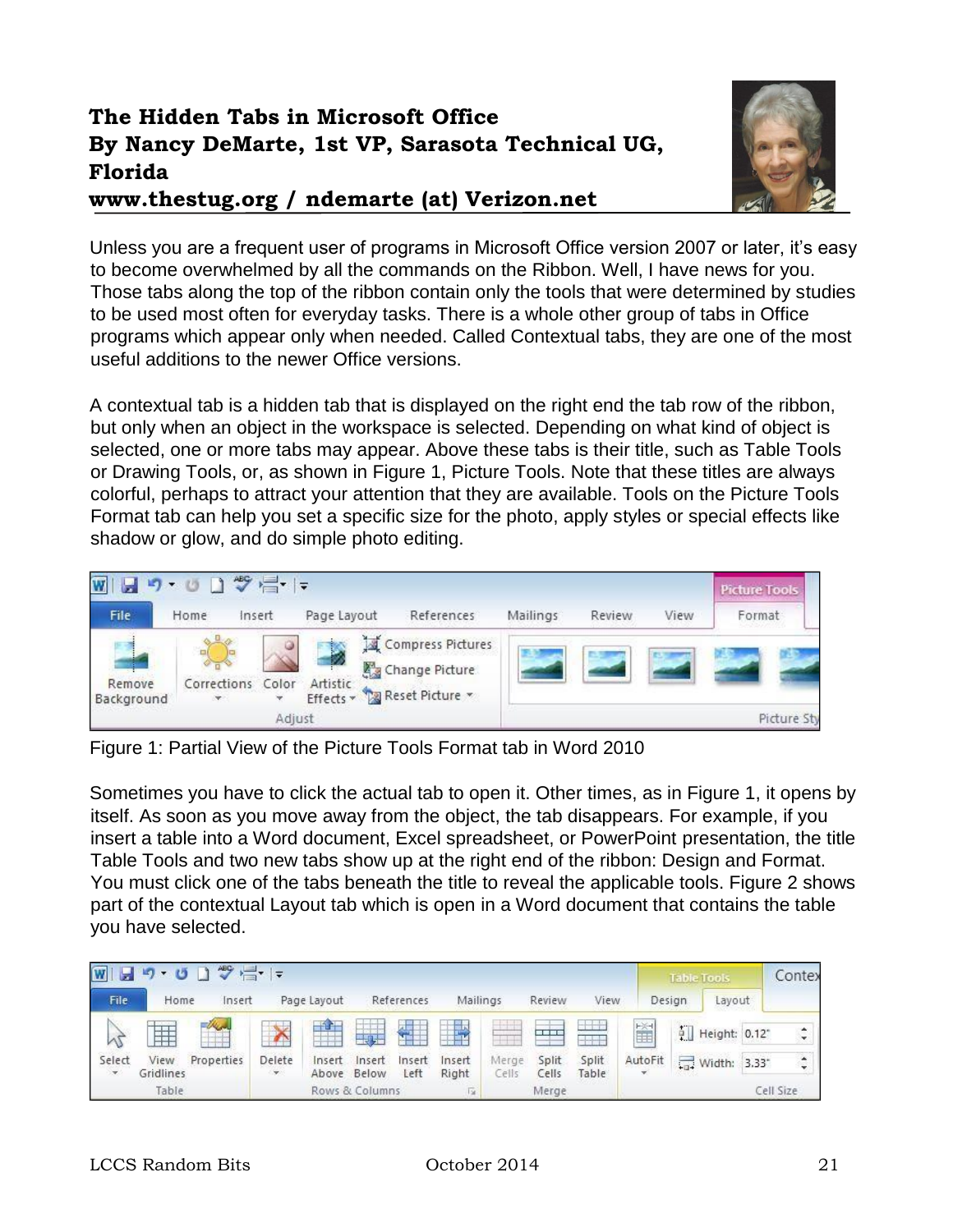This Layout tab gives you a variety of options, including aligning text and objects within the table, "auto fitting" the table to its contents or the window, and splitting or merging cells. Clicking the Design tab presents a group of tools for formatting the table with borders, styles and shading. These two tabs contain almost every command you need to work with a table except basic font and paragraph options, which are on the Home tab.

This concept extends to any objects that are inserted into Office programs. For example, in Excel, if you insert a Pivot Chart, four contextual tabs appear, entitled PivotChart Tools.



Figure 3: PivotChart Tools with Design tab open in Excel 2010

Some contextual tabs are found in several Office programs, such as Picture, Drawing, and Table. Others are program-specific, such as Excel's PivotChart Tools. Excel has other exclusive tabs, too, such as Link Tools, Sparkline Tools, and Equation Tools. Even Microsoft Paint, part of the Windows operating system (not Office), has a Text tab under the title, Text Tools, which appears when you click the text icon (A) on the Home tab. Word and PowerPoint share many of the same contextual tabs, such as those described above, plus SmartArt Tools and Header and Footer Tools. PowerPoint, the slide presentation program, has a few unique tabs, such as Audio Tools, shown in Figure 4. Almost anything that can be inserted into an Office file has contextual tabs.



Figure 4: Audio Tools Playback tab in PowerPoint 2010

Here are three advantages to this system of contextual tabs that I have observed:

- 1. The critical tools for working with inserted objects are located on these tabs, so you don't have to search for them.
- 2. You don't have to do anything to make them visible. They pop up automatically when you select an object.
- 3. Because they hide when not needed, they don't clutter the screen.

The commands on these contextual tabs include some of the newest and best tools that have made Microsoft Office a leader in the Office suite world. I'm not sure I have even found all the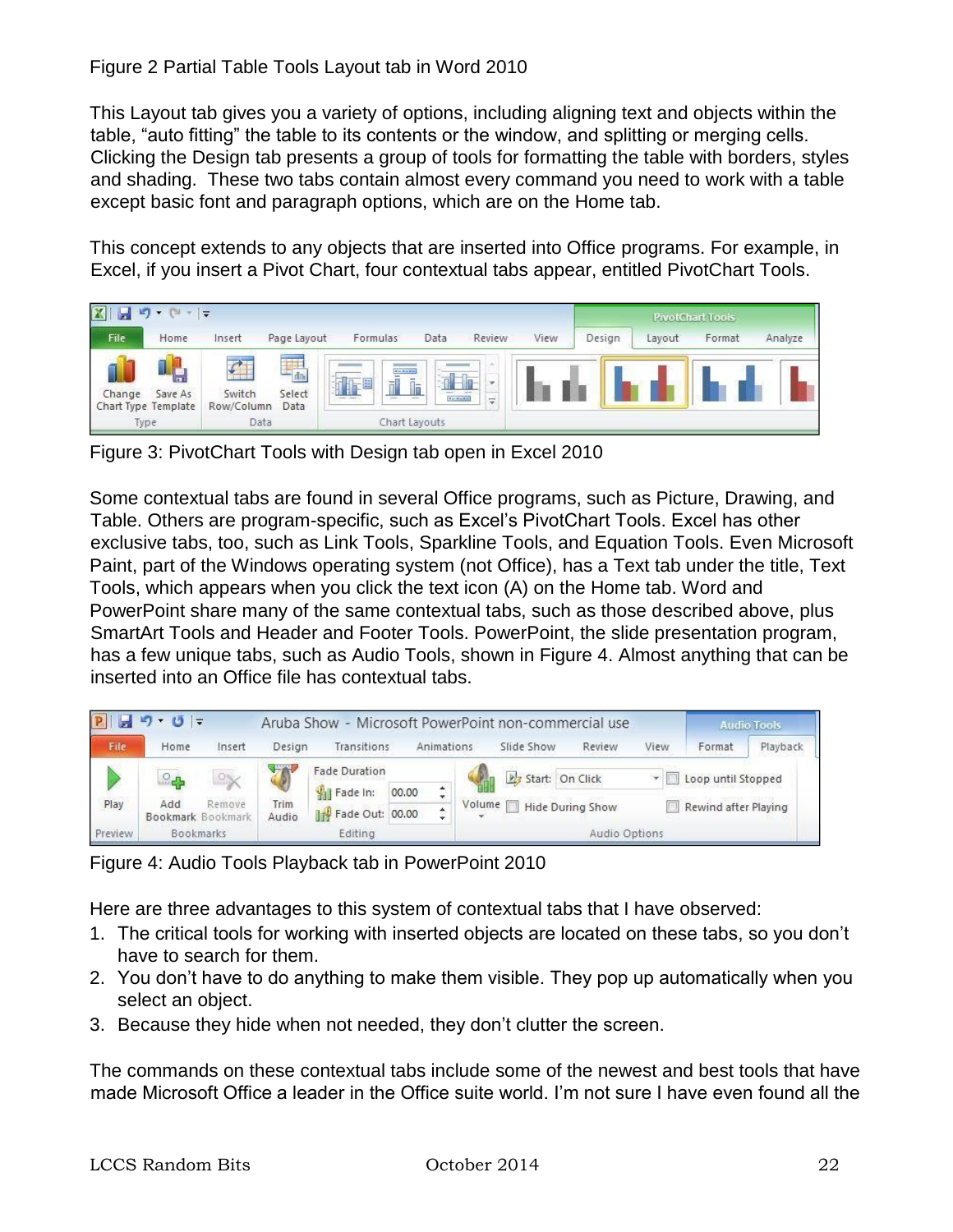contextual tabs yet, but I have used many of them and have appreciated their convenience. I think these hidden tabs were one of the most creative and helpful improvements in Office in a long time.

# **Windows Lab - Adware By Phil Chenevert, member and instructor for Computer Lab Workshops Cajun Clickers Computer Club, LA March 2014 issue, Cajun Clickers Computer News www.clickers.org / ccnewsletter (at) cox.net**



DEFINITION - 1) Generically, adware (spelled all lower case) is any software application in which advertising banners are displayed while the program is running. The authors of these applications include additional code that delivers the ads, which can be viewed through popup windows or through a bar that appears on a computer screen. The justification for adware is that it helps recover programming development cost and helps to hold down the cost for the user.

Adware has been criticized because it usually includes code that tracks a user's personal information and passes it on to third parties, without the user's authorization or knowledge. This practice has been dubbed spyware and has prompted an outcry from computer security and privacy advocates, including the Electronic Privacy Information Center.

Noted privacy software expert Steve Gibson of Gibson Research explains: "Spyware is any software (that) employs a user's Internet connection in the background (the so-called 'backchannel') without their knowledge or explicit permission. Silent background use of an Internet 'backchannel' connection must be preceded by a complete and truthful disclosure of proposed backchannel usage, followed by the receipt of explicit, informed consent for such use. Any software communicating across the Internet absent of these elements is guilty of information theft and is properly and rightfully termed: Spyware."

A number of software applications, including Ad Aware and OptOut (by Gibson's company), are available as freeware to help computer users search for and remove suspected spyware programs.

The Chrome browser has a neat plug in called ABP that blocks almost all ads.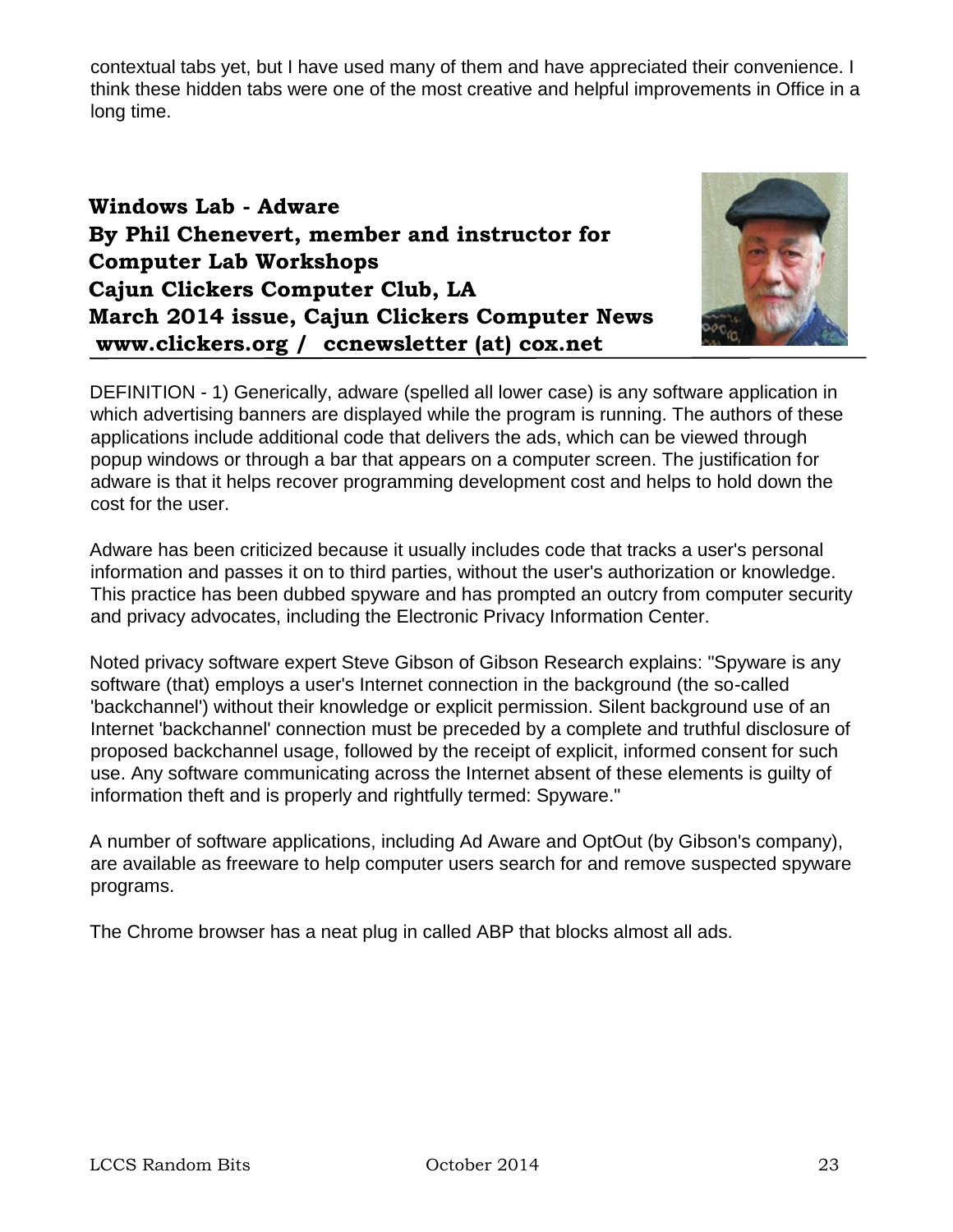# **Google Voice By Dick Orenstein, Member, Sarasota TUG, FL June 2014 issue, PC Monitor www.thestug.org / dicko (at) spcug.org**



Google Voice is a free telephone number that you can direct to forward calls to any other telephone number. In addition, you can block calls, receive transcribed messages, and do numerous other activities. Google Voice will also dial and connect calls for you; however, the call will be connected to another telephone number, i.e. your cell phone or your land line, as you direct.

For a visual introduction you can go to this YouTube link: http://www.youtube.com/watch?v=cOZU7BOeQ58

If this link does not work here are two things you can do: first, copy the link to the URL window of your browser, not the search window, the window with the web page address in it. And second, you can search Google (or any other search engine) for "Google Voice" and find a long list of assistance.



You may be able to get a Google Voice number that is within your area code, but in today's world the area code of the number is not necessarily an indication of the location – witness mobile phones. Most of us have a mobile number from our home base, but if we move, most don't change the number. And in my case, I have a mobile number from there, but have a Google Voice number from this 941 area code, and calls get routed to my cell phone!

To get a Google Voice number, sign into Google Voice (you do have a Google Account don't you?) by going to the URL, www.google.com/voice. If you don't have a Google Account (some-name-you-choose.gmail.com), you can do it right there.

Once there, you can answer the questions and select your phone number from a list that will be presented.

Once you have your number, you'll now have to set up certain parameters so that the number works for you as you desire.

The first thing you'll want to do is to establish your settings. Click on the gear on the right side of the screen, and then click "Settings." The first tab is "Phones."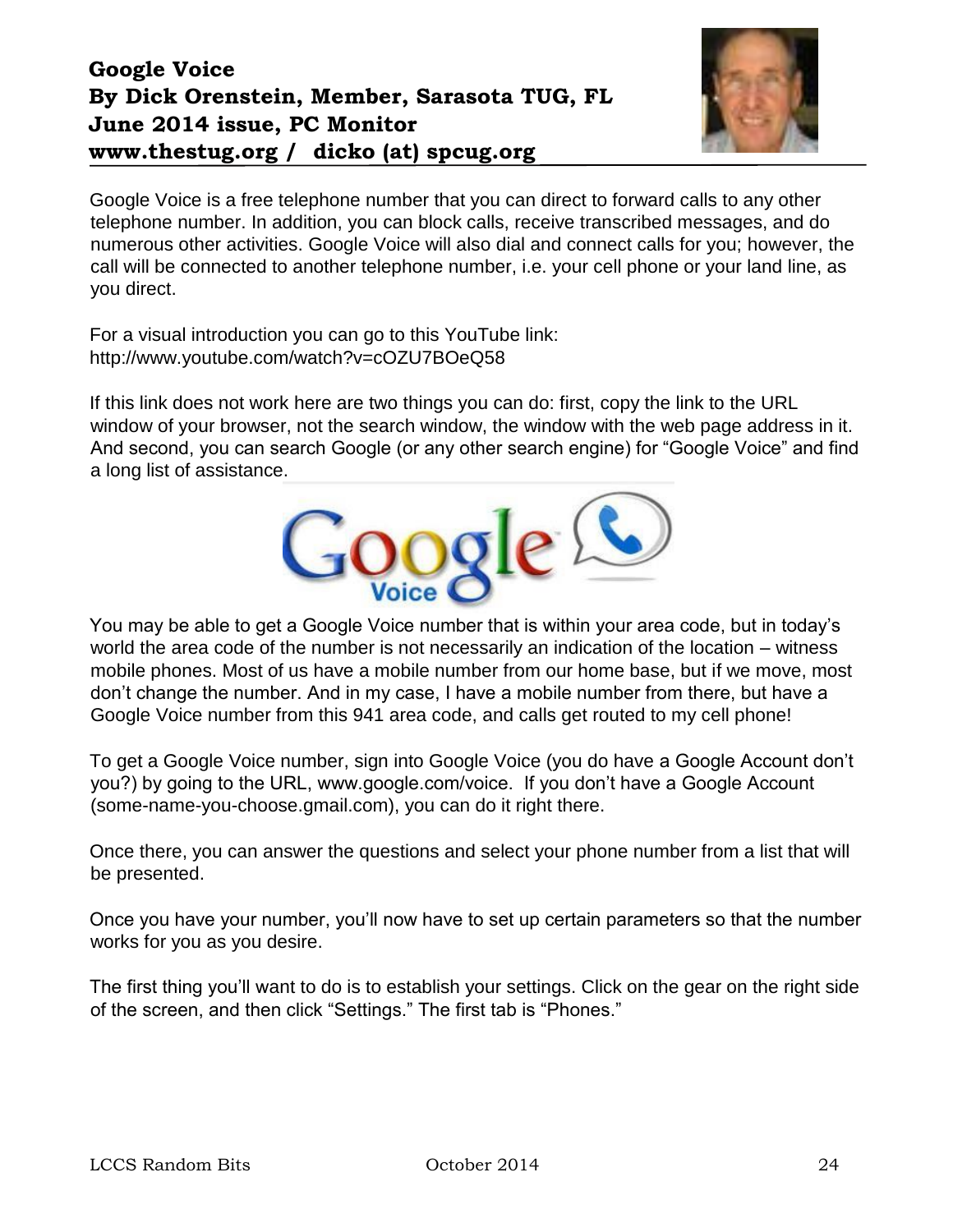Since you already chose a number, you will see that number and "Chang/Port" and Delete and Transfer as available options. I do not recommend porting your mobile number as that will limit choices down the road. You will want a NEW GOOGLE VOICE NUMBER.

Then you will see a list of options for forwarding calls. I forward calls to my mobile number, but you can select other options which include forwarding calls to up to six (6) other numbers. You can "Add another phone" by clicking on that link.

The next tab, "Voicemail & Text" allows you to record a greeting, play your greeting, set up an email alert, forward texts, add a PIN and to turn on transcribing messages. The "Calls" tab allows you to turn on Call Screening, and a number of other pretty selfexplanatory options.

"Groups and Circles" tab allows you to establish actions by grouping. In order to use this feature, your address book has to be part of Google Contacts. That feature is beyond the scope of this article at this time, but I'll make a follow up. For now, all incoming calls will be treated the same.

"Call Widgets" can be put on any web page, and allow people to call from that web page. When somebody clicks on the widget, we call them and connect them to you. Your number is always kept private. You can create multiple call widgets and have different settings for each of them. This, too, is beyond the scope of this article.

"Billing" will allow you to set up Calling Credits. These can be used to make calls (outgoing) to other number, mostly in our case international numbers, at low rates. You can look up the rates for international calls.

And, "Account" is some simple setups, language, time zone passwords, etc. On the left of the Google Voice page are two red boxes, "CALL" and "TEXT" that allow you to call another number using Google Voice. US numbers can be called for free and are connected to the phone you specify. For example, I can call someone from my Google Voice number and speak to them from my cell phone. I might do that because I do not want that person to see my real cell phone number. So, I click "CALL," enter the number I wish to call and specify to connect the call to my cell phone. You may do the same for text messages by clicking the "TEXT" box and entering the mobile number and the message.

So, let's summarize the advantages that Google Voice provides:

- 1. A new phone number with lots of control. The ability to allow or block callers, screen calls, forward calls to numbers by who made the call, and to transcribe and received messages by email.
- 2. An ability to make calls from you Google Voice number and speak from any device that's handy to you at the time.
- 3. It's free.
- 4. Depending upon your use, you will find many more advantages as you use these features.

I am also referring you to a great article by Kim Komando at *bit.ly/1pZNKiU*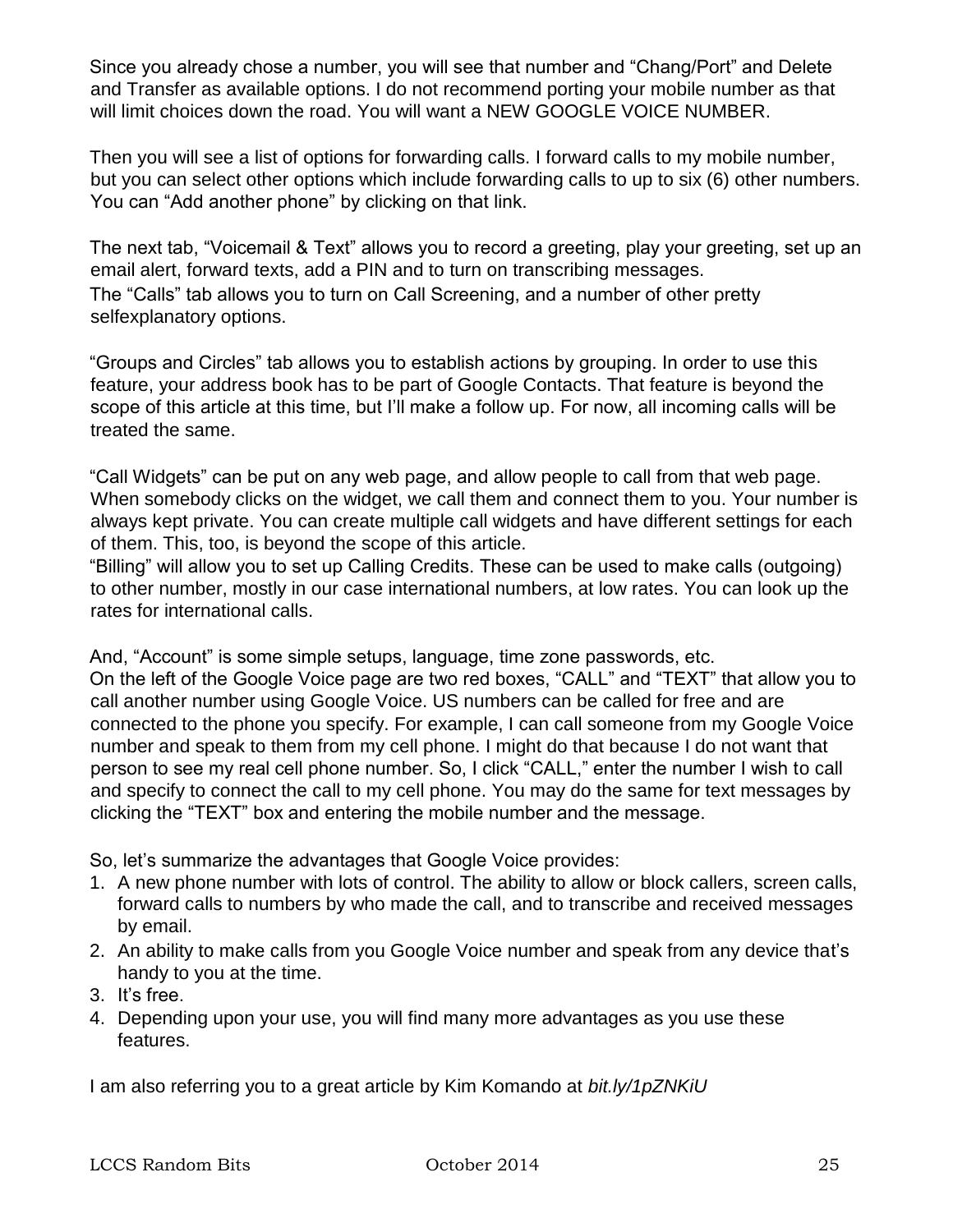# **Book Review "Talking to Siri: Mastering the Language of Apple's Intelligent Assistant" (3rd Edition) Reviewed by Gilbert Ialongo, Webmaster, Los Angeles Computer Society, CA www.lacspc.org / gialongo (at) sbcglobal.net**

Que Publishing has recently published the third edition of "Talking to Siri" written by Erica Sadun and Steve Sande. The book provides an advanced level of information even though is written for the widest audience.



Siri is an intelligent voice-controlled personal assistant which works on Apple iOS and OS X devices. The most current version runs on iPhones (4S or later), iPads (3rd generation or later), iPad minis, iPod touches (5th generation and later) and Macs running the latest OS X release.

Siri accepts spoken commands and provides answers and recommendations using a natural language or showing results from web searches. The range of commands understood by Siri is remarkable and its ability to provide relevant and, at times, humorous answers is surprisingly good.

There is a problem, though, for the non-initiated user. One must know how to ask questions using the right verbs and combination of

words in order to get the most advantage out of Siri. So while it is easy to ask 'What time it is?' there is no documentation of the range of commands that can be given Siri and the best way to ask them. This is where "Talking to Siri" shines. The book is a must for all serious users of Siri. In a very clear language and with lots of relevant well illustrated examples this book guides the user through the discovery of the range of capabilities offered by this application.

The book consists of 10 chapters. Each chapter focuses on a distinct class of commands and interactions supported by Siri. Responses by Siri are indicated for each question asked. The first chapter of the book explains how to launch and have basic interactions with Siri. Following chapters explain how to control your device, how to ask information about topics such as weather, sports, stocks, how to stay in touch with your contacts, how to schedule your day and provides help with various shopping activities.

Advanced interactions with some apps such as Phone calls, Calendar, Contacts, Mail and Messages are discussed in detail.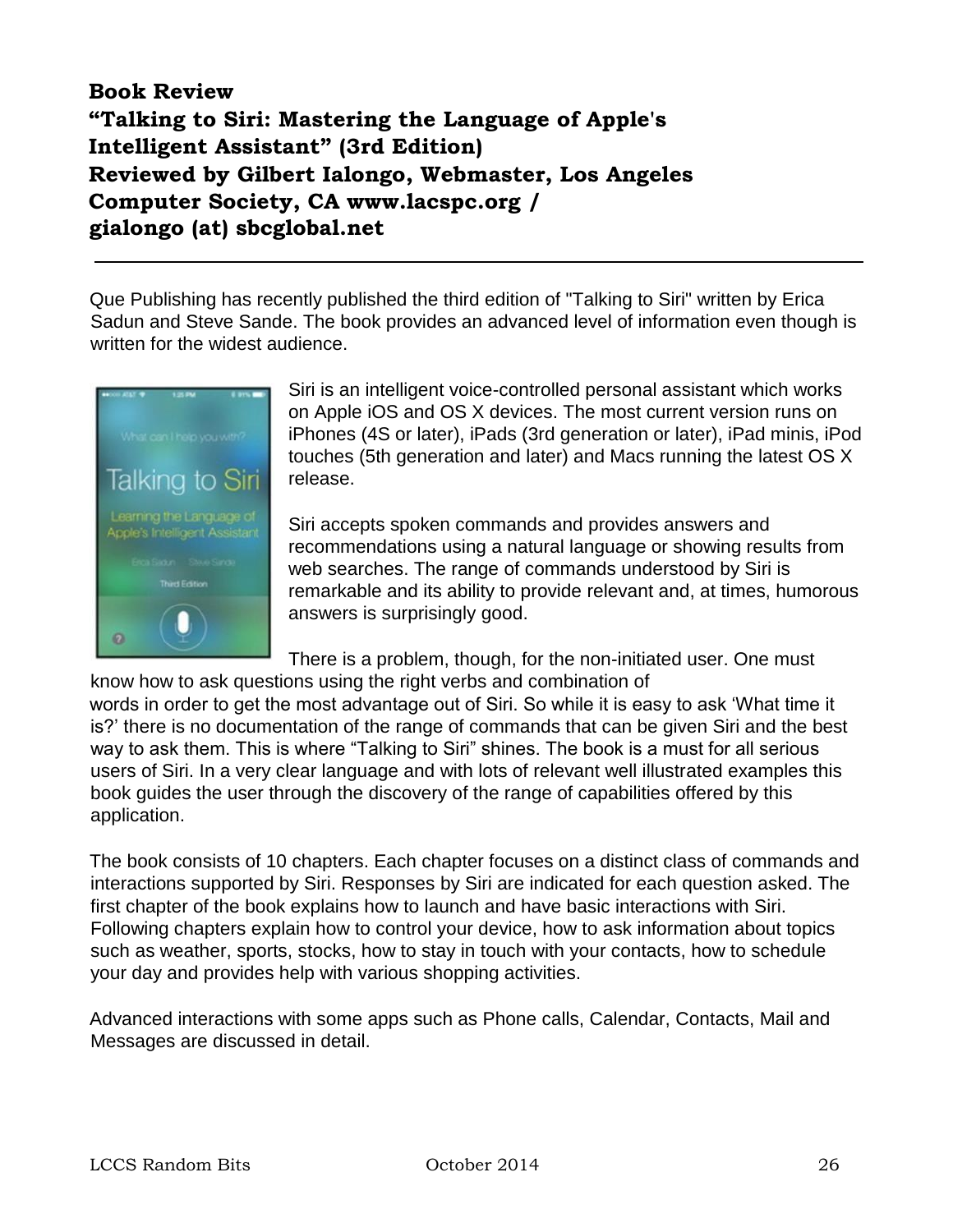A chapter is devoted to Siri dictation, covering enunciation, punctuation, abbreviations and dictation practice.

On the lighter side, the last two chapters cover having fun with Siri and the authors top 10 Siri jokes. My favorite was: if you ask Siri 'Do you have a family?' you may get an answer such as 'I have you. That's enough family for me'. Each chapter concludes with a summary that gives highlights of the chapter content. A reader may want to read that summary first.

At the end of the book the authors have provided a quick reference guide to Siri, organized around a large number of categories. Under 'Asking about contacts' are entries such us 'What is Emily's address?' and 'When is my wife's birthday?' Obviously to avoid funny answers Emily and one's wife's birthday must be included in the Contacts app. Under 'Checking email' we find entries such as 'Check email' and 'Any new email from Jim today?' These are just a few examples out of the more than 250 possible interactions listed in the reference guide.

Siri is a sophisticated app that can be funny at times, but is always relevant. This book shows the extensive range of the app's capabilities in a simple and very comprehensive fashion. Before reading the book I couldn't even imagine the power that is available to us to make the most of our iPhones and other Apple devices. With this power we can extend our productivity in a fun and natural way.

Talking to Siri: Mastering the Language of Apple's Intelligent Assistant (3rd Edition) By Erica Sadun and Steve Sande Que Publishing SBN-13: 978-0789752987 ISBN-10: 0789752980 Book + eBook Bundle (EPUB, MOBI & PDF) \$21.59 @ www.que.com

Is your group a member of the Que User Group Program? 35% discount on quepublishing.com purchases.